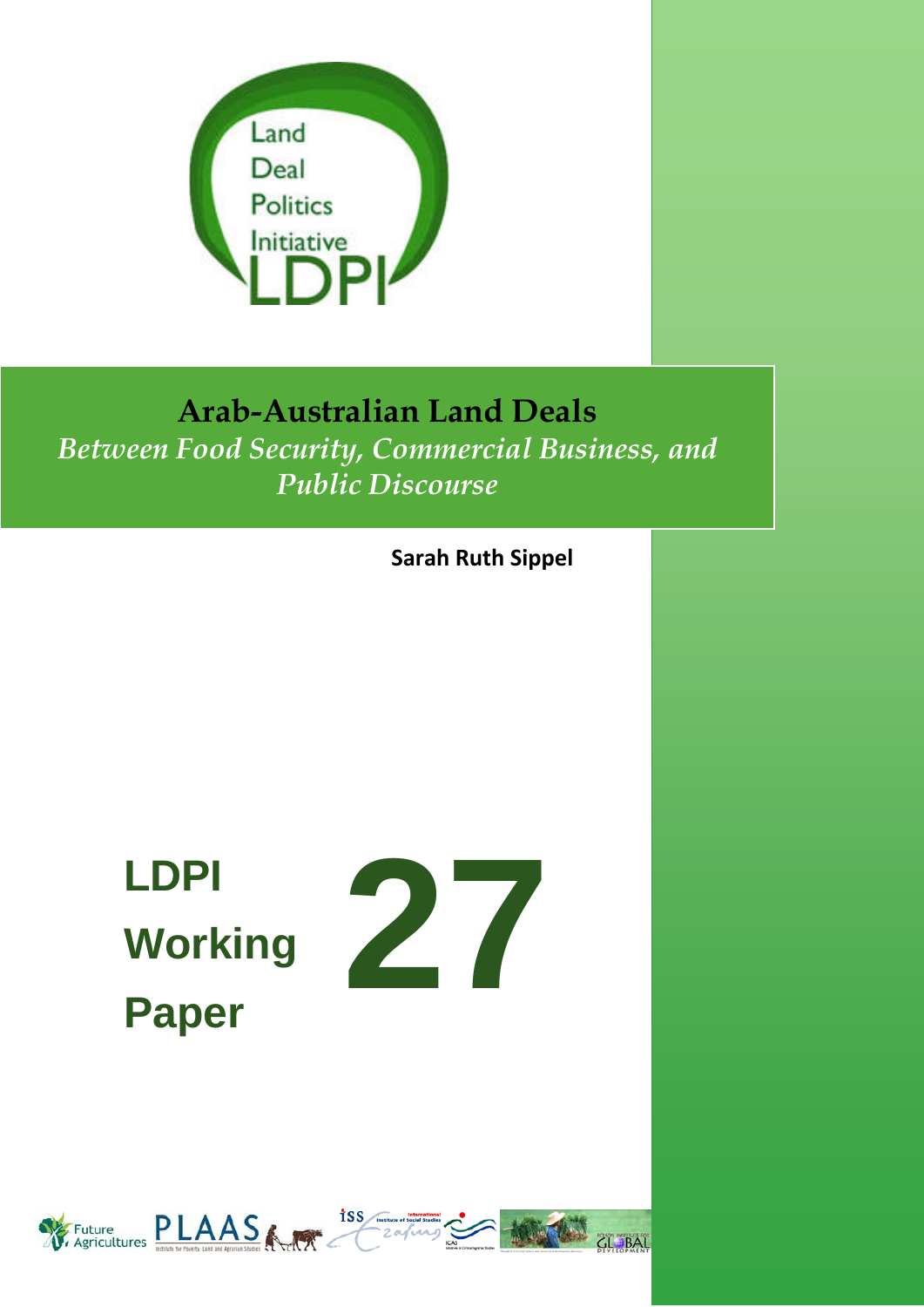#### **Arab-Australian Land Deals: Between Food Security, Commercial Business, and Public Discourse**

*By* Sarah Ruth Sippel

*Published by:* **The Land Deal Politics Initiative** www.iss.nl/ldpi landpolitics@gmail.com *in collaboration with:*  **Institute for Development Studies (IDS)** University of Sussex Library Road Brighton, BN1 9RE United Kingdom *Tel: +44 1273 606261 Fax: +44 1273 621202 E-mail: ids@ids.ac.uk Website: www.ids.ac.uk* **Initiatives in Critical Agrarian Studies (ICAS) International Institute of Social Studies (ISS)** P.O. Box 29776 2502 LT The Hague The Netherlands *Tel: +31 70 426 0664 Fax: +31 70 426 0799 E-mail: iss.icas@gmail.com Website: www.iss.nl/icas* **The Institute for Poverty, Land and Agrarian Studies (PLAAS)** School of Government, Faculty of Economic and Management Sciences University of the Western Cape, Private Bag X17 Bellville 7535, Cape Town South Africa *Tel: +27 21 959 3733 Fax: +27 21 959 3732 E-mail: plaas@uwc.ac.za Website: www.plaas.org.za* **The Polson Institute for Global Development** Department of Development Sociology Cornell University 133 Warren Hall Ithaca NY 14853 United States of America *Tel: +1 607 255-3163 Fax: +1 607 254-2896 E-mail: ta12@cornell.edu Website: polson.cals.cornell.edu*

© May 2013 *All rights reserved. No part of this publication may be reproduced or transmitted in any form or by any means without prior permission from the publisher and the author.*

*Published with support from the UK Department for International Development (DfID), Atlantic Philanthropies, Inter-Church Organization for Development Cooperation (ICCO), Ford Foundation and Miserior.*

> *Land Deal Politics Initiative*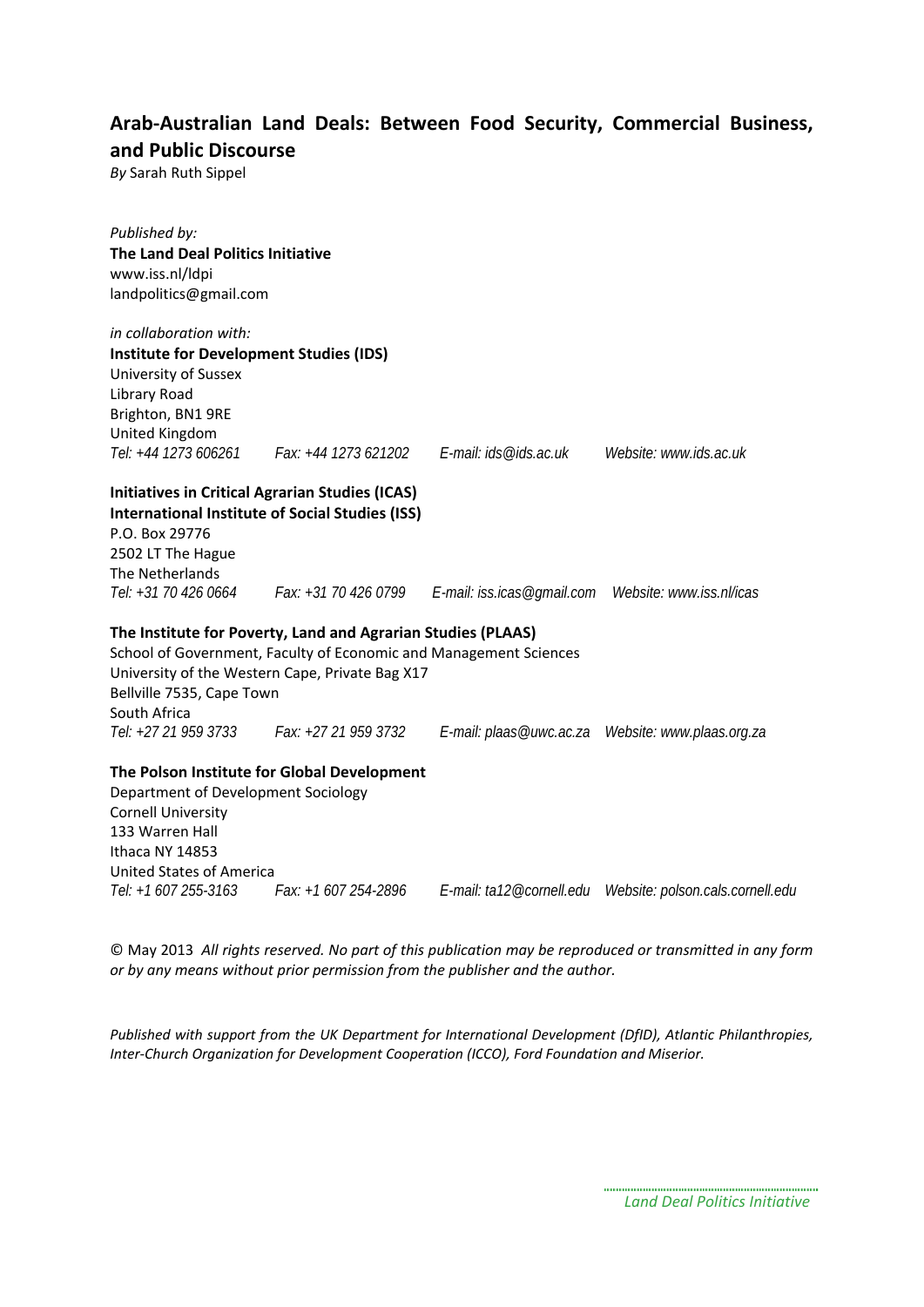#### Abstract

Investments in global agricultural land properties have recently gained much attention. While the focus is often on "North-South" dimensions addressing impacts on small-scale farming, livelihoods, and food security in the global South this paper explores investments from the Arab Gulf targeting agricultural properties in Australia. For the Arab Gulf States who highly depend on external food supplies investment abroad is one strategy to guarantee future food security. Australia offers several advantages differentiating it from other targeted regions. At the same time, leading Australian political and economic representatives have been eager to attract investments from the Gulf. Increasing media reporting has however also raised critical voices and provoked a vivid public debate on the selling off of Australian land properties. Concepts of foreign direct investment and its role are currently renegotiated with regard to Australia's own food security, the "national interest", and the redefinition of "Australian agricultural land". Having said this, I address the following questions: How do farmland investments take place in a developed context, such as Australia? What distinguishes foreign direct investments in land properties from other foreign direct investments, for instance in agribusinesses or other parts of the economy? And, finally, what characterises forms of resistance in a democracy?

#### About the Author

**Sarah Ruth Sippel** is a postdoctoral researcher at the Centre for Area Studies at the University of Leipzig in Germany. She studied Middle Eastern Studies and Philosophy in Leipzig and Aix-en-Provence. In her PhD on the Moroccan export production of fresh fruit and vegetables she combined a global agri-food systems perspective with approaches on human security in order to investigate processes of social differentiation within the context of intensive agricultural production. In her postdoctoral research she has focused on the financialisation of agriculture and food. She conducted field research on Arab investments in Australia when she was working as a visiting researcher at the University of Queensland in Brisbane from late 2011 to mid-2012.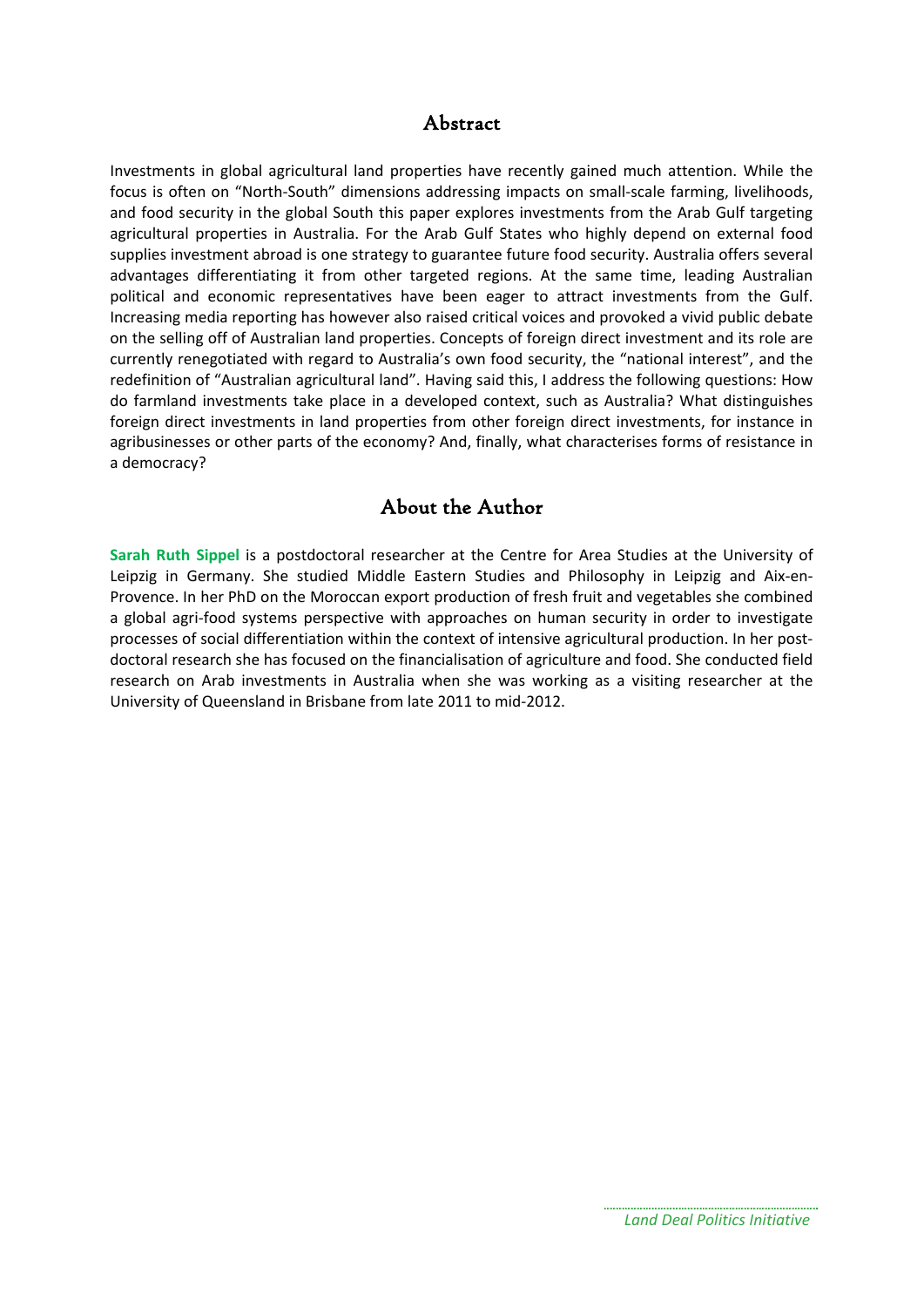### Table of Contents

| 4 Foreign direct investment, land ownership, and food security in Australia  8           |  |
|------------------------------------------------------------------------------------------|--|
| 5 Community perspectives and Hassad's shift from food security to commercial business 13 |  |
|                                                                                          |  |
|                                                                                          |  |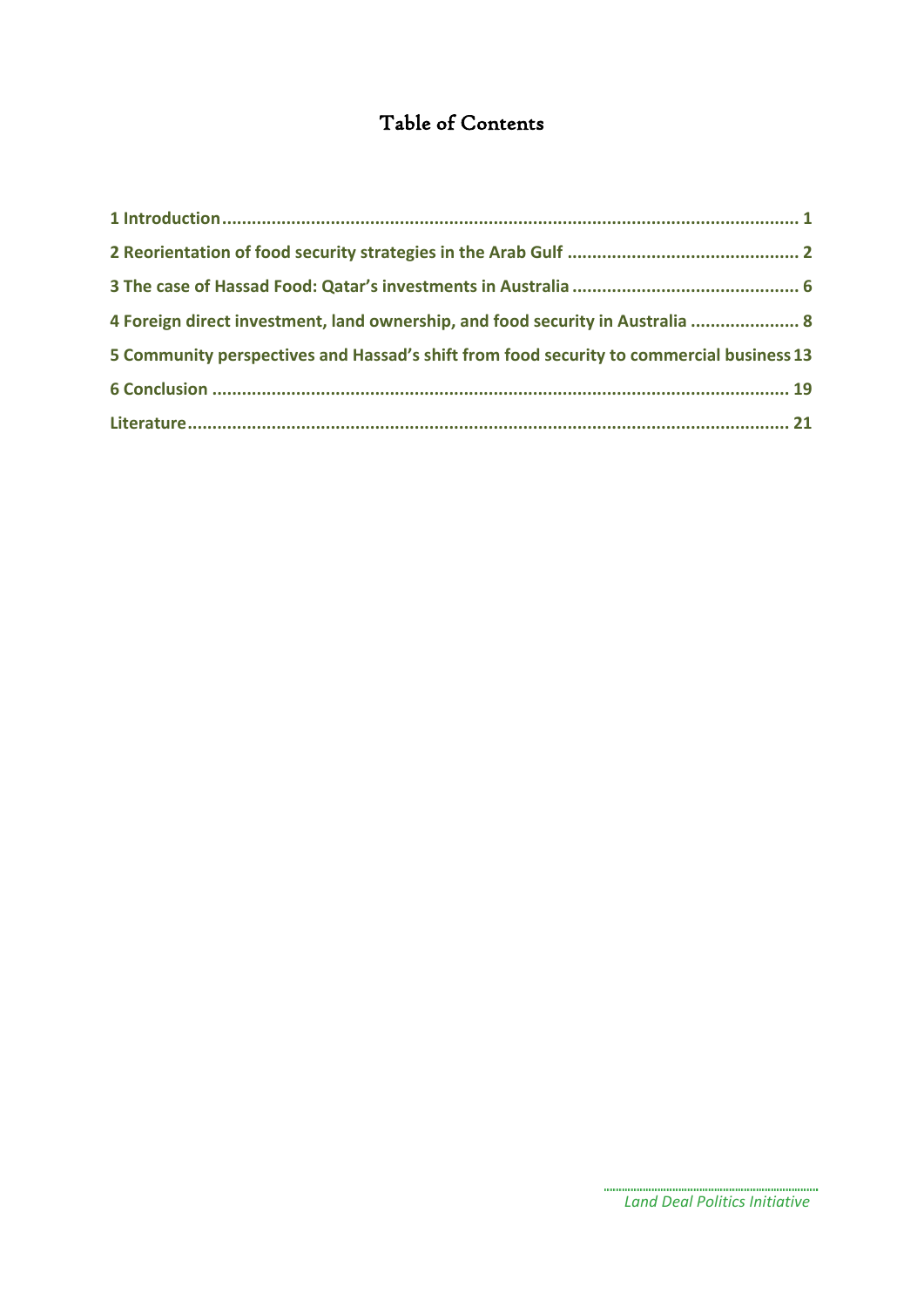#### <span id="page-4-0"></span>**1 Introduction**

 $\overline{a}$ 

"Land grabbing" as a catch-all phrase for worldwide investments in agricultural land properties has gained much attention in the media, by civil society and international organisations, and in academia in recent years. The debate has resulted in increasing public awareness for land as a scarce and finite resource. It has exposed how land has been discovered as an attractive investment opportunity and has also shown that "land" is an emotionally sensitive issue due to its vital importance for food production and livelihoods and its significance for individual and national identity. While estimations of the extent of current investments in land differ due to mechanisms of media reporting – but also varying approaches and definitions of "land deals" $1 1 -$  most observers agree that since 2007/08 there has been a marked increase in direct investments in farmland, particularly from financial actors. Rising demand for food but shrinking availability of farming land, biofuel production as alternative energy source facing peak oil, investment opportunities in the context of climate change (e.g. carbon markets), investment portfolio diversification, and speculative purposes have been identified as main drivers (cf. Burch and Lawrence 2009, Zoomers 2010, Deiniger et al. 2011, Borras et al. 2011b, McMichael 2012, Cotula 2012). Key players are private and public entities pursuing interests such as food security, biofuel production or financial gains. The boundaries between players are, however, often blurred since private and public sector actors as well as interests frequently overlap or interact (Cotula 2012, 660ff). Due to the fact that the majority of investments in land properties have been collected for countries in Africa, Asia, and South America (see Land Matrix), the "land grabbing" literature has mainly focused on North-South dimensions and addressed impacts on small-scale farming, livelihoods, and food security in the global South. Contributions have been broadly divided into narratives of "investment, growth, and modernisation" vs. narratives of "marginalisation, displacement, and impoverishment" (Borras et al. 2011a, 212). Those who have sought to promote agricultural investments as development opportunities (e.g. Deininger et al. 2011) oppose those who consider them as threatening the livelihoods of rural populations. The latter see these investments as being detrimental to global food security, and having huge opportunity costs in terms of the "high tech" form of agriculture they foster (e.g. Cotula 2009, De Schutter 2011, Daniel 2011, Allan et al. [2](#page-4-2)013). In this paper,<sup>2</sup> I will investigate a case of land deals that have been taking place under reversed constellations, namely investments from the Arab Gulf targeting agricultural land properties in Australia. The Hassad Food Company which is backed by Qatar's sovereign wealth fund will be the main focus. Even though not representing the bulk of investments in farmland taking place at the moment, this case study can enrich the debate on farmland investments due to the specific constellation of the investor, the targeted country, and the political framework. As such, it relates to questions that have recently been raised concerning new configurations and distributions of power, changing geopolitical coordinates, and governance structures in the global food system (Margulis et al. 2013, Margulis and Porter 2013). The Gulf States have been classified as "food security grabbers" due to their limited domestic production capacities (GRAIN 2008, 3) and thereby represent the category of actors driving a key shift in the food regime described as "agro-security mercantilism", by which states seek to guarantee access to food via direct land acquisitions offshore (McMichael 2013).

<span id="page-4-1"></span> $^1$  There are several approaches to and definitions of "land grabbing" in the literature varying in terms of size, kind, character, origin or purpose of investment considered. This does not only lead to considerably different quantitative outcomes (Cotula 2012, 650ff; for a recent effort to quantify global land and water grabs see Rulli 2013) but also reflects how the debate and accordingly underlying (moral) assumptions about what kind of transformations are to be included have developed since it has been initiated by the NGO GRAIN in 2008.

<span id="page-4-2"></span> $2$  The research presented in this paper was partly funded with a grant from the International Institute of Social Studies, Erasmus University Rotterdam for which I am very grateful. The research was conducted within the framework of the Australian Research Council-funded research project "The New Farm Owners: Finance Companies and the Restructuring of Australian and Global Agriculture" at the University of Queensland, Brisbane. I would particularly like to thank Professor Geoffrey Lawrence for giving me the opportunity to partake in this project and Nicolette Larder for sharing unique field research.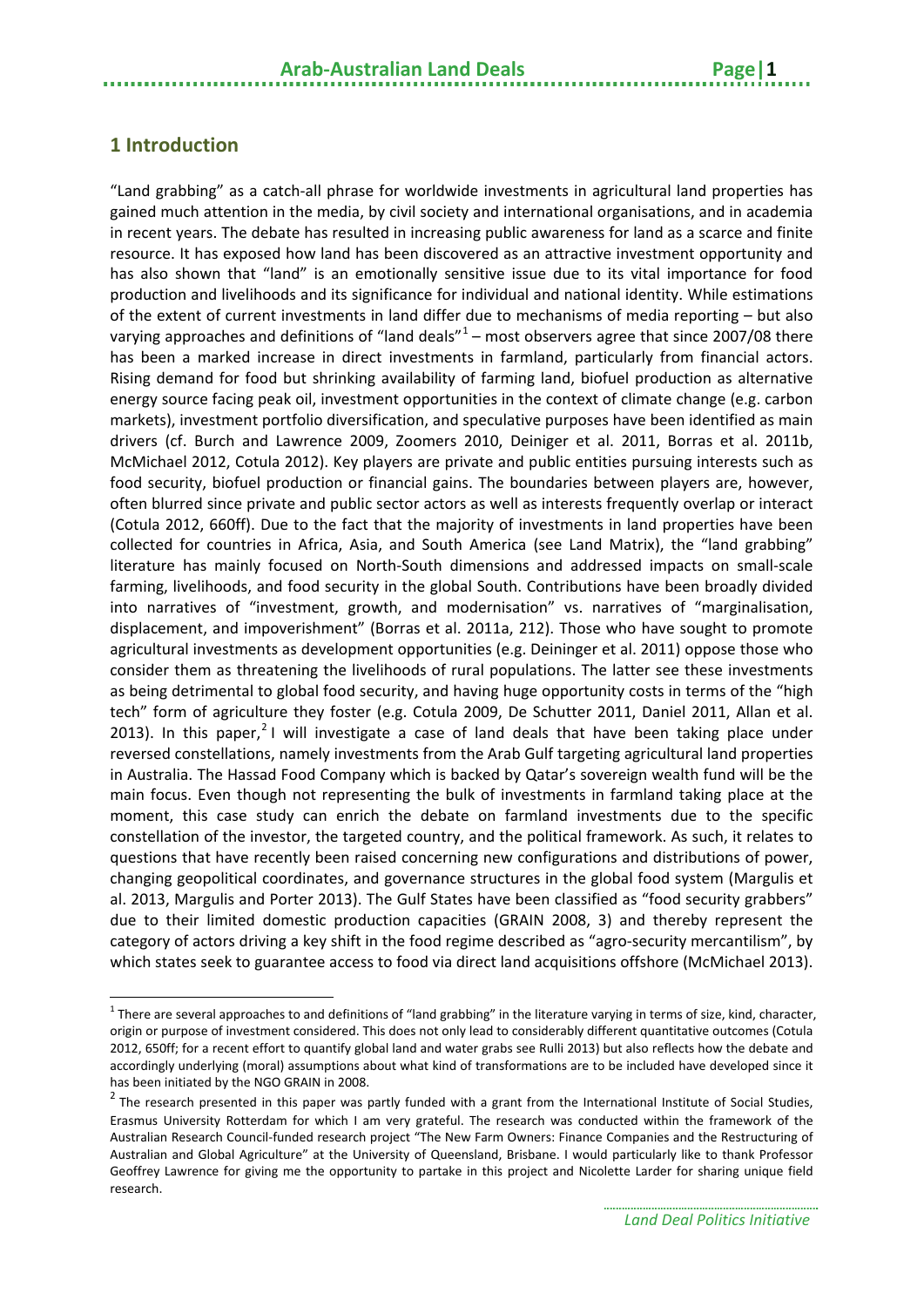My case study demonstrates that in the case of Qatar we are dealing with a complex constellation where state and private actors – but also food security, commercial, and financial interests – intersect and become blurred. Australia, as a target country, stands for a specific mixture of highly sophisticated agricultural and infrastructural framework including high land prices against the backdrop of a widely deregulated economy including an unambiguous stance on foreign investments, which has recently come under scrutiny. Concepts of foreign direct investment and its role are currently renegotiated with regard to Australia's own food security, the "national interest", and the redefinition of "Australian agricultural land". Having said this, the paper addresses the following questions: How do farmland investments take place in a developed context, such as Australia? What distinguishes foreign direct investments in land properties from other foreign direct investments, for instance in agribusinesses or other parts of the economy? And, finally, what characterises forms of resistance in a democracy? The paper is organised as follows: The first section introduces the problematic of food security in the Arab Gulf States and gives an overview of recent reorientations of food security policies, especially the strategy of agricultural investments abroad. The second section presents Qatar's investments in agricultural land properties in Australia and highlights interests and strategic alliances behind these investments. The third section explores the Australian context and focuses on foreign direct investment regulation and recent debates on foreign land ownership and foreign versus national food security. Against this backdrop, the fourth section places the emphasis on community responses to Hassad's investments and examines shifting notions, concepts, and perceptions of food security. Finally, I will address the questions above and draw some concluding remarks.

#### <span id="page-5-0"></span>**2 Reorientation of food security strategies in the Arab Gulf**

The "global food crisis" in 2007/08 – namely the conjunction of new food and energy policies, speculation in commodity markets and agricultural losses which resulted in sudden, steep rises of commodity prices that were directly passed on to consumers and caused world wide food riots (Patel and McMichael 2009) – has reshaped perspectives and discourses on food security, pointing to its renewed relevance and complexities. While food security<sup>[3](#page-5-1)</sup> had been one of the key issues of national and international development discourses for decades, the reorientation of energy policies, the related and continuing food price spikes, in combination with the shift from traditional assets (such as real estate, stocks, etc.) to new investment assets (such as agricultural land properties), have drawn new attention to an old issue (McMichael 2009). In this context, the Gulf States, which are rich in oil but have a scarcity of arable land and water, have a specific position. They depend greatly on external food supplies, which have not only become increasingly expensive but also uncertain over the past years. Due to export bans by some of their major food suppliers in 2007/08 the Gulf States experienced a new dimension of world market insecurity, which has triggered the recent reorientation of food security strategies.

Given the arid climate and little arable land and scarce water resources, the Gulf Cooperation Council<sup>[4](#page-5-2)</sup> (GCC) countries have low levels of self-sufficiency in food production. For all Gulf States,

<span id="page-5-1"></span> $3$  Food security as a concept refers to various meanings that converge on there being sufficient food available and accessible to any given population (Patel and McMichael 2009, 10). Food security has been a major topic in international development policies for decades. Beyond its conceptualisation and application within the development policy context, food security has also been an important subject in social sciences, particularly against the backdrop of debates on livelihood security, vulnerability, and risk analysis (cf. Bohle and Watts 1994).

<span id="page-5-2"></span><sup>&</sup>lt;sup>4</sup> The member states of the Gulf Cooperation Council, a political and economic alliance formed in 1981, are Bahrain, Kuwait, Oman, Qatar, Saudi Arabia and the United Arab Emirates (see http://www.gcc-sg.org/).

*Land Deal Politics Initiative*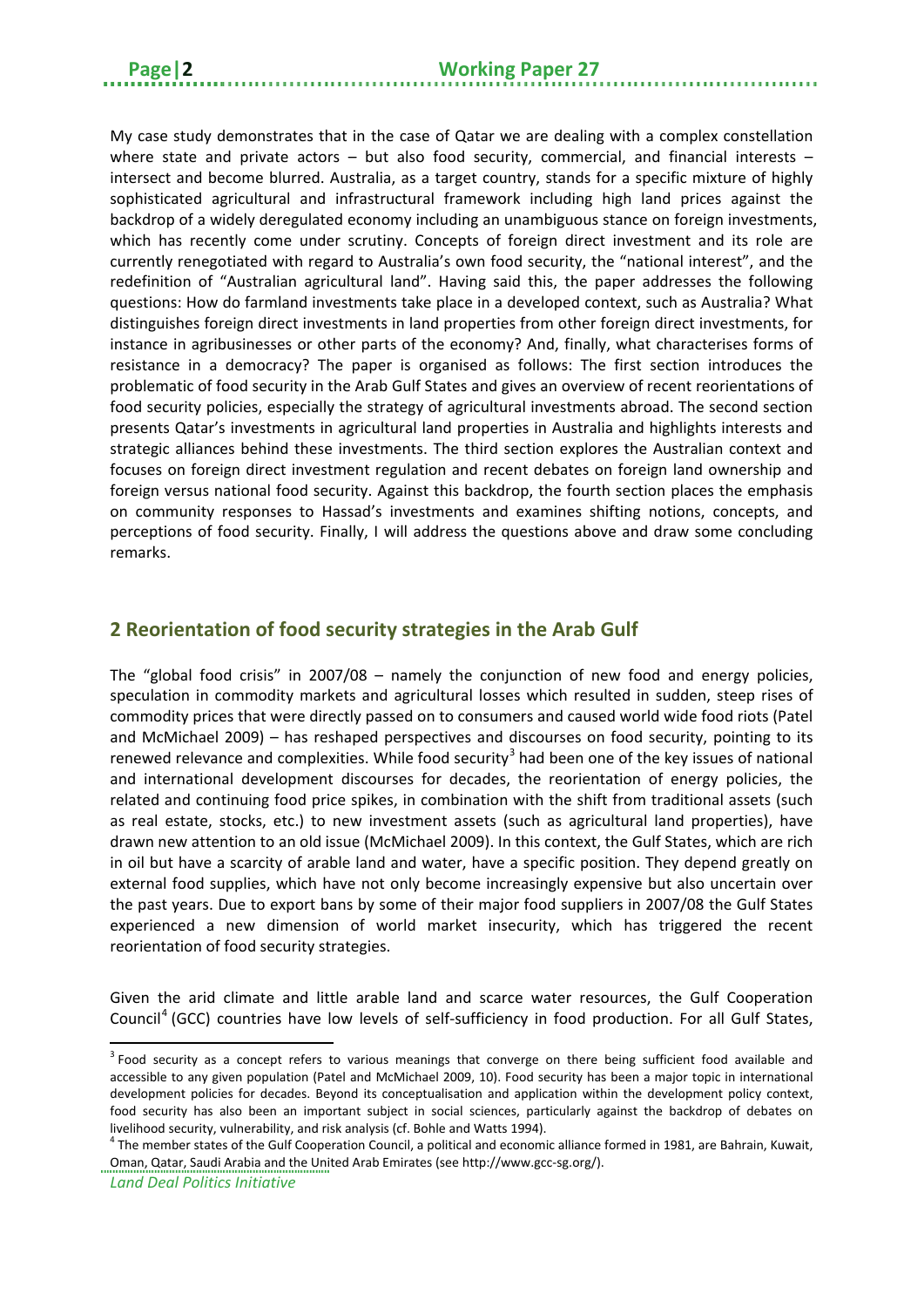arable land surfaces are lower than 5% of the countries' areas (Zurayk et al. 2011, 130). They are among the most water-stressed countries worldwide and currently use around 80% of their water supply for agriculture, mainly derived from non-renewable fossil groundwater resources. Domestic water needs are mostly provided by desalination (El Kharraz et al. 2012, Biberovic 2008). Both water sources are highly unsustainable and cost intensive: extensive groundwater extraction, reaching 19.5 million cubic metres in 2007, has led to falling water tables, deteriorated water quality, and salinisation of remaining aquifers; currently, more than half of all existing desalination plants world wide are located in the Gulf States producing fresh water for 50–60 US dollars per cubic metre (Russell 2011, 91ff.). Self-sufficiency rates for main commodities are low, particularly for cereals. With the exception of Saudi Arabia (19%), which reached self-sufficiency in the 1980s (but has since decided to phase out wheat production by 2016), and Qatar (8%), self-sufficiency rates for cereals are close to zero (Zurayk et al. 2011, 135). Thus, the Gulf States depend on food imports, which in some cases exceed 90% of consumed food (QNFSP 2012). Furthermore, food imports for basic commodities are strongly concentrated, with more than half of the rice consumed in GCC countries being imported from India. India is one of the countries that has implemented various export restrictions on rice since 2007 (Shah 2010; Sharma 2011). The GCC states are considered as price takers for agricultural imports. This is due to their currency being pegged to the US dollar. As such, these nations are particularly exposed to food price hikes and food inflation (Zurayk et al. 2011). Since 2005, the Gulf States have witnessed accelerated inflation rates, with food constituting an important part of imported inflation especially during the world food crisis in 2007/08 (Woertz et al. 2008a).

Food security policies in the past were not particularly successful or sustainable in solving the complex issue of achieving food security. This is likely to continue to be the case as population grows and climate change impacts are experienced throughout the region. In the past, energy- and resource-intensive agricultural policies, enacted with the aim of achieving self-sufficiency, have proven to be highly uneconomic and ecologically disastrous. The most famous example is the socalled "Saudi wheat bonanza" initiated in the 1960s. In the aftermath, Saudi Arabia not only became self-efficient but also a net exporter for some agricultural products such as wheat (cf. Elhadj 2008, Elhadj 2006). While in addition to food independence this undertaking also served interests such as to settle the group of Bedouins and the opportunity for ruling elites to enrich themselves it nevertheless resulted in a "[…] policy that squandered tens of billions of dollars on the fruitless quest to make the desert bloom and, in so doing, wasted the nation's finite water inheritance without regard to posterity […]" (Elhadj 2008, 9). With an annual growth of 2.4%, the GCC population of currently around 45 million (2011) is expected to reach 70 million by mid-2050 (Markaz Research 2012, 6). The GCC population structure is characterised by a high percentage of young people (the average age is 27, more than 20% are younger than 15), and expatriates, reaching up to 87% in the case of Qatar (Markaz Research 2012, 6/11). Hence, not only more food will be needed in the future but also the demand for fresh water will increase considerably. In addition to the existing environmental problems (e.g. desertification, erosion, pollution) the Gulf States are, additionally, expected to face new challenges in the context of climate change. As the world's main petroleum exporters and high per capita carbon dioxide emitters they are at the same time highly exposed to climate change induced environmental risks, such as a rise in sea levels, underground water salinity, and land degradation – potentially further delimitating food production capacities (Raouf 2008). This specific constellation, as Russell (2011) points out, leads to a fundamental contradiction between efforts to improve environmental policies and at the same time being economically dependent upon energy markets: "The paradox of the Gulf states' situation is that their continued ability to adapt and mitigate the impact of environmental stresses for the growing population depends upon the functioning of markets that must somehow be artificially restrained if the world is to successfully regulate carbon emissions" (Russell 2011, 93).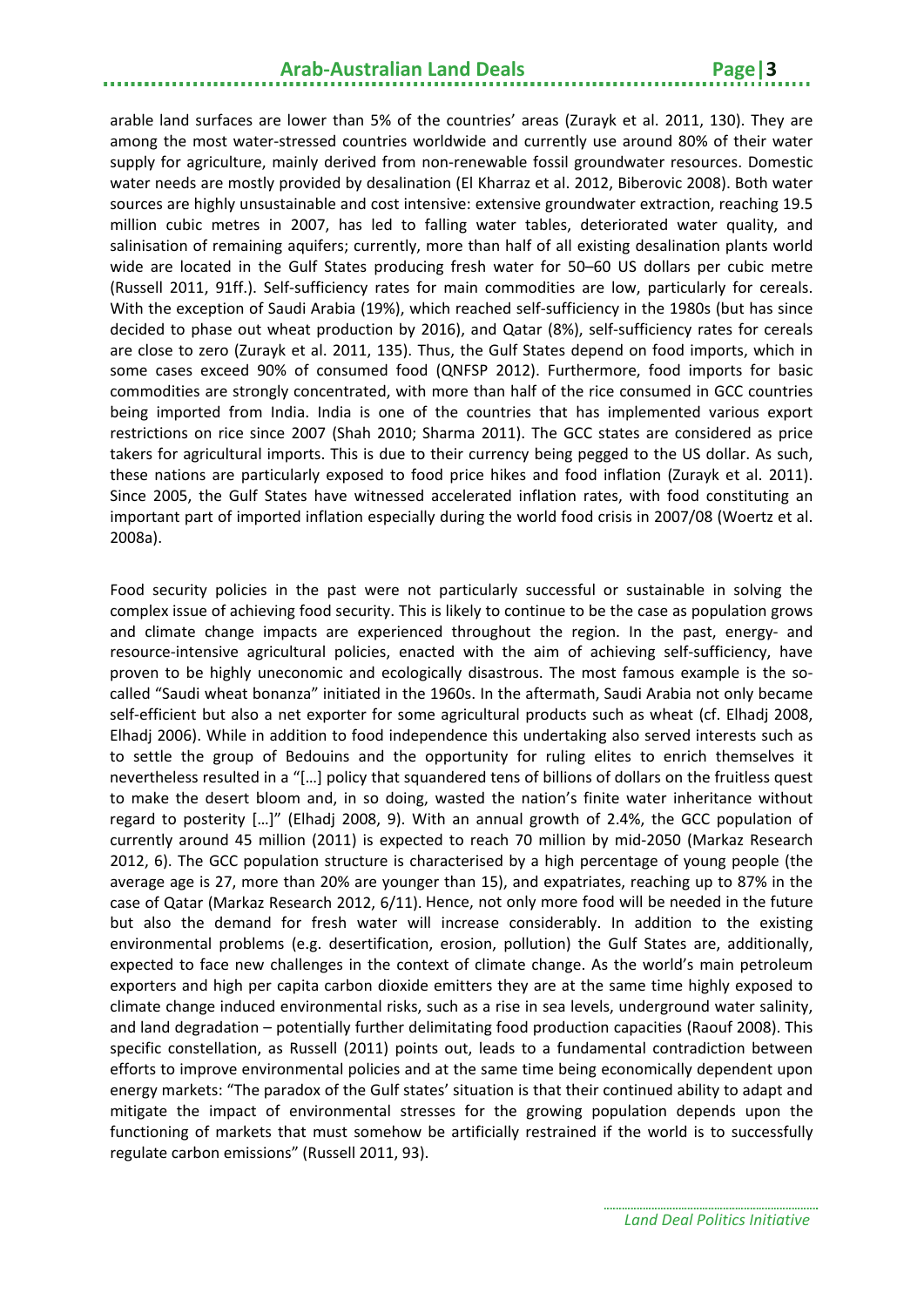While the approach to food security has looked at the relation between food needs and production capacities on the national level so far, two further distinctions are of importance. First, the question of food security depends very much on how it is defined. If food security is not defined in terms of a country's self-sufficiency but in terms of its ability to finance food imports, as done in a study by the International Food Policy Research Institute of 2010,<sup>[5](#page-7-0)</sup> the Gulf States would be categorised as food secure. In this vein, Woertz argues that rising food prices were not the main concern in the Gulf because those were easily affordable but rather the experience of being exposed to export market failure: "Gulf countries now face the specter that some day they might not be able to secure enough food imports at *any* price even if their pockets were lined with petrodollars" (Woertz 2011, 120). A second distinction refers to an internal differentiation between highly differently food-exposed groups within the Gulf States. A first and growing group of people in the Gulf is not food insecure but rather increasingly affected by overweight, obesity and dietary related diseases due to changing dietary patterns toward over-consumption and energy dense foods.<sup>[6](#page-7-1)</sup> It is mainly the group of foreign migrant workers that is food insecure (Spiess 2012). In addition to food price inflation, the food crisis of 2008 also exposed the structural problem of threatened food security and living conditions of the large number of foreign migrant workers mainly depending on imported rice (Zurayk et al. 2011, 130). Last but not least the largely undocumented group of lower income and poor Gulf citizens can be considered as a third group affected by food insecurity (Woertz et al. 2008a, 16ff).

Since 2008, the Gulf States have initiated a new phase of reorienting their food security strategies.<sup>[7](#page-7-2)</sup> Strategies have focused on three dimensions: they have increased subsidies, implemented price controls and invested in food storage; they have implemented measures to enhance agricultural capacities domestically; and they have started to invest in food production abroad. Domestic production is fostered with a strong emphasis on technological solutions, such as hydroponics or greenhouses run by solar-based desalinated water (Shah 2010). Agricultural investments are largely redirected from cereals to higher value crops like fruits and vegetables. More recently, the Gulf States have also started to engage in international food trading through investments in international commodity traders, such as Glencore, thereby entering global grain markets (Woertz 2013b, 97). Import needs for basic foodstuffs such as rice and cereals or green animal fodder for the Gulf's growing livestock production nonetheless remain and direct investments in agricultural productions abroad seem to be a practicable solution: "Food-insecure Gulf countries perceive these investments as a long-term strategy to feed their own populations at a competitive price and with far greater security" (Zurayk et al. 2011, 130). Neither appropriations of land nor the strategy to externalise food production are new, as such. Plans to invest in agricultural production abroad already emerged in the aftermath of the oil crisis in 1973 when exporters such as the US used the restriction of food exports

<span id="page-7-0"></span> $<sup>5</sup>$  Breisinger et al. state: "The MENA region is the most food import–dependent region in the world, and net food imports</sup> are projected to rise even further in the future. In 2000–2002, net food imports accounted for 25–50 percent of national consumption (Figure 2). This high reliance on imported food can be attributed to both demand- and supply-side factors. Demand-side factors include rising population and changing consumption patterns due to higher income, whereas supplyside factors include limited natural resources such as land and water. […] Managing future food security at the national level […] must include strategic choices about securing access to food through a mix of domestic investments (agriculture and food stocks) and international market arrangements (trade agreements and hedging) or potential innovative mechanisms (such as virtual reserves). Food security thus does not equal self-sufficiency. Domestic per capita food production can be a useful indicator, but food security goes beyond this narrow concept. A country can be food secure if it exports enough goods and services to finance food imports" (Breisinger et al. 2010, 3–4).<br><sup>6</sup> Unhealthy consumption patterns leading to overweight, obesity and dietary related diseases such as diabetes mellitus, **.** 

<span id="page-7-1"></span>hypertension, or cardiovascular and coronary heart diseases among of Gulf States citizens have been increasingly documented in the last years (cf. Ng et al. 2011, Musaiger 2012, Al Hazzaa 2012). Some rates are among the highest in the world; overweight, obesity and related diseases are particularly prevalent among women.

<span id="page-7-2"></span><sup>&</sup>lt;sup>7</sup> Cf. Sfakianakis and Woertz (2007), Woertz et al. (2008a/2008b), Woertz (2010/2011/2013a/2013b), Zurayk et al. (2011), Spiess (2012).

*Land Deal Politics Initiative*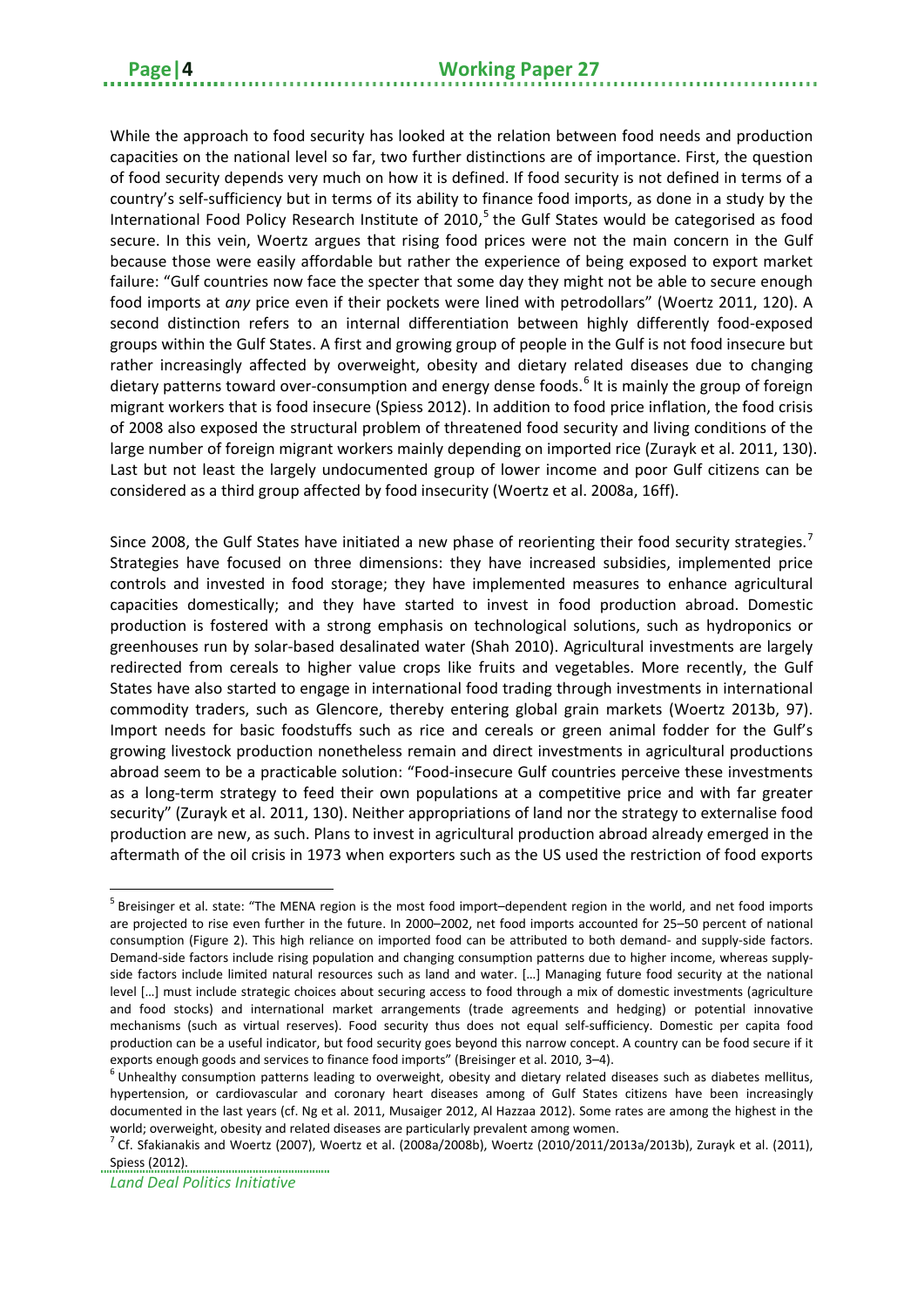as a political threat. Investments were coordinated by the Arab Investment Office, founded in 1975 for this purpose, and focused on Sudan. In the middle of the 1980s however, rising oil prices and foreign exchange costs led to a decline in agricultural production and most agricultural farmland projects were abandoned before any significant export of produce had taken place (Zurayk et al. 2011, Woertz 2013a).

In 2008, the GCC readopted this strategy and expanded it to the global scale (Woertz 2010/2011/2013a/2013b). The main actors are governments and recently founded sovereign wealth funds, development funds, and agricultural companies from the Gulf interested in profits from government subsidies, and off-take agreements. Also regional elites, such as Saudi Arabia's agro lobby, are influential stakeholders. Often, "private" and "state" actors, "official" and "hidden" agendas, food security objectives as well as "development promoting" and "profit seeking" rhetoric overlap each other and become sometimes fluid, sometimes fuzzy. The most institutionalised initiatives have been the King Abdullah Initiative for Saudi Agricultural Investment Abroad (Al-Obaid 2010) and the Qatar National Food Security Programme (qnfsp.gov.qa), while sovereign wealth funds and private companies with royal shareholders are main actors in Kuwait and the United Arab Emirates. Since 2008, numerous large scale agro-investments have been reported, with – according to the number of announcements – (North and South) Sudan being again the main target for investments, followed by Pakistan, the Philippines, Ethiopia, Egypt, Turkey, Tanzania, Cambodia, and Indonesia (Woertz 2013a, 111, Woertz et al. 2008b). Hence, most of the target countries fall in the category of being net food importers or facing water scarcity themselves. They have weak infrastructures and little land rights protection. Interestingly, traditional grain exporters such as Australia or Ukraine have lost importance in relation to these new moves to secure food. Figures on the location and scale of investment, however, remain uncertain: thus, there remains a risk of underestimation, as well as overemphasis. On the one hand, a great degree of secrecy surrounds land deals and they are considered as diplomatically sensitive or commercially confidential. Accordingly, the nature of many announced deals is unclear and some land deals are not made public at all (Shepherd 2012, 3ff). On the other hand, particularly in the beginning, when land and commodity investments became a "must-have" for institutional investors, Woertz (2011, 123) points out that "Gulf agro-investments have been announced with great pleasure and often with the pomp and inclination for superlatives typically reserved for Dubai real estate deals. Journalists were taking company announcements at face value and copied stories from each other, but asked few hard questions and did few follow-up investigations. The land grab issue sold, so why ruin a good story?" While press reports often served as a basis for academic articles, the implementation of many announced projects has proven to be elusive. As it holds true for many efforts to quantify large scale land acquisitions in general, there has also been a gap between Gulf investments announced in the media and the number of actually implemented projects (Woertz 2011, 124ff). Until 2011, with the exception of Pakistan, none of the target countries contributed noteworthy quantities to Gulf food imports. Yet, as Woertz asserts, the motivations behind Gulf investments still exist and project implementation has advanced. While in some cases, land might have been held for the purpose of speculation, reasons for delayed or failed implementation are underdeveloped or missing infrastructure, corruption or lengthy bureaucratic procedures, political unrest, the lack of skilled labour – obstacles that had already led to the abandonment of the Sudan breadbasket plan. Further geopolitical considerations relate to transport security, exposure to regional conflicts, and further aspects of the political-economic environment in target countries, as Shepherd identifies them for Cambodia (Shepherd 2012). Last but not least, Gulf investments have encountered political backlash and resistance leading to a failure to proceed with intended land deals. Several aspects that have been identified as impediments in countries in Sub-Saharan Africa or Asia are not obstacles in the contexts of countries with industrialised agricultural sectors such as Australia or Canada: infrastructure exists and is well-developed, political conditions are stable and predictable, investment procedures and land property regimes are established, and skilled labour is available.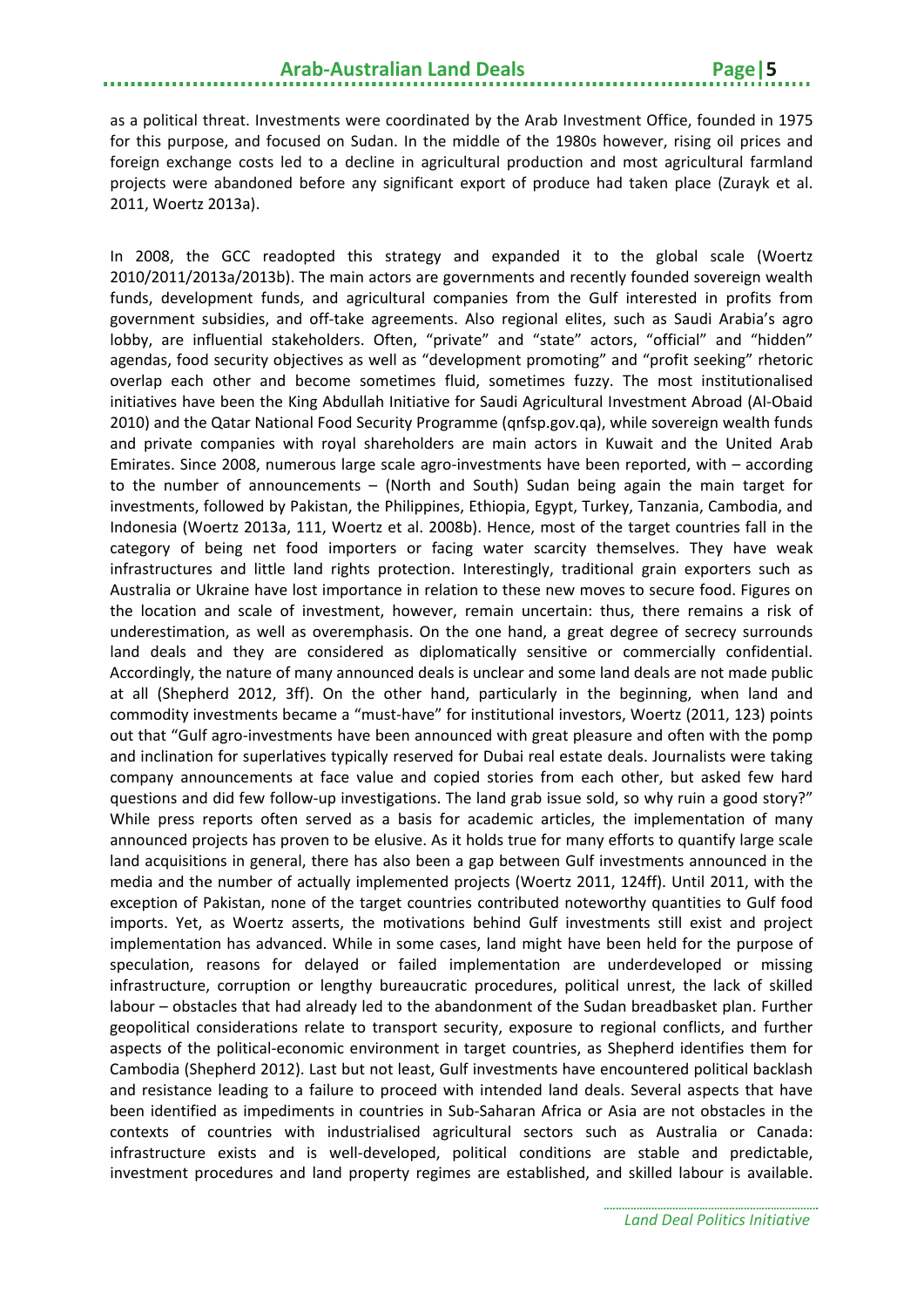These were important aspects for Qatar's investments in Australia, but not the only ones, as the next section will demonstrate. While Gulf investments in Australian agricultural businesses have been taken place on different levels including indirect land acquisitions via shareholding in companies,  ${}^{8}$  ${}^{8}$  ${}^{8}$ there is only one actor from the Arab Gulf which has been involved in direct land purchases.<sup>[9](#page-9-2)</sup> This is Hassad Australia, the Australian subsidiary of the Qatari sovereign wealth fund backed Hassad Food Company.

#### <span id="page-9-0"></span>**3 The case of Hassad Food: Qatar's investments in Australia**

Qatar shows several characteristics typical for the Arab Gulf states but also has some features distinguishing it within the regional context. There are 1.7 million people living in Qatar (Qatar Census 2010), but only around 225,000 of them are Qatar citizens; the majority of the population are migrant workers, mostly from India, Pakistan, Sri Lanka, and the Philippines (Human Rights Watch 2012). With an expatriate population rate of around 87% Qatar has the highest percentage of international migrants in the world (Markaz 2012, 11). Qatar is one of the fastest growing economies and with a per capita GDP at purchasing power parity of more than US\$90,000 it is the richest country in the world (Breisinger et al. 2011, 1). The economy is largely based upon on oil and natural gas exports (CIA World Factbook 2012). Qatar's land surface is 11,590  $km^2$  and only 1% of it is designated as "arable land" (World Bank 2012). Food imports mount up to 90% exposing Qatar to high import prices and price volatility for imported commodities (QNFSP 2012). In 2007/08, Qatar experienced the highest rate of inflation among GCC countries (Woertz 2008a). Moreover, Basher et al. (2012) observe an extreme import-price volatility for commodities imported into Qatar while at the same time agricultural imports for almost every foodstuff are highly concentrated on certain supplier countries (e.g. 78% of sheep meat imports stem from India an Pakistan, wheat imports are dominated by the three suppliers, Australia, Canada and Germany, and barley is practically exclusively imported from Australia).

In 2008, also the Qatari government launched a new food security policy. This policy is based on two pillars, the Qatar National Food Security Programme, which pursues the goal "to reduce the country's reliance on food imports through the realization of the principle of self-sufficiency"[10](#page-9-3) on the one hand, and the Hassad Food Company owned by the Qatar Investment Authority, Qatar's sovereign wealth fund,<sup>[11](#page-9-4)</sup> on the other hand. Hassad Food was established in 2008 with a capital base of US\$1 billion in order to secure food supplies for Qatar through agricultural investments (see qnfsp.gov.qa). While investments not only in land but also in agribusiness<sup>[12](#page-9-5)</sup> have been pursued on a

<span id="page-9-1"></span><sup>&</sup>lt;sup>8</sup> In 2009, IFFCO Poultry Co Ltd, a wholly owned subsidiary of FELDA IFFCO, a United Arab Emirates-Malaysian joint-venture (feldaiffco.com), acquired 19.99% shares of the Australian Agricultural Company Ltd from the former major shareholder Elders Ltd and thus became its major shareholder holding 16.89% in 2011 (AACo 2009, 2/23; AACo 2011, 89). The publicly listed Australian Agricultural Company Ltd is Australia's largest beef cattle producer, operating more than 7.2 million hectares (1.1% of Australia's land mass) and 660,000 head of cattle (AACo 2011, 5; aaco.com.au).

<span id="page-9-2"></span> $9$  According to own research until July 2012.

<span id="page-9-3"></span><sup>&</sup>lt;sup>10</sup> Quote of HH the Emir of the State of Qatar, Sheikh Hamad Bin Khalifa Al-Thani, FAO Headquarters, 16 November 2009; http://www.qnfsp.gov.qa/.

<span id="page-9-4"></span> $11$  Qatar's sovereign wealth fund, established in 2005, has a volume of US\$115 billion, which mainly stem from liquefied natural gas exports. It was founded to strengthen the country's economy by diversifying into new asset classes and investments. The Qatar Investment Authority invests domestically and internationally to curtail reliance on energy price

<span id="page-9-5"></span>volatility (http://www.swfinstitute.org/swfs/qatar-investment-authority/; 06.10.2012).<br><sup>12</sup> According to Pritchard et al. (2012, 22), Hassad Food does also hold a minority stake in the Australian Agricultural Company (see footnote 8).

*Land Deal Politics Initiative*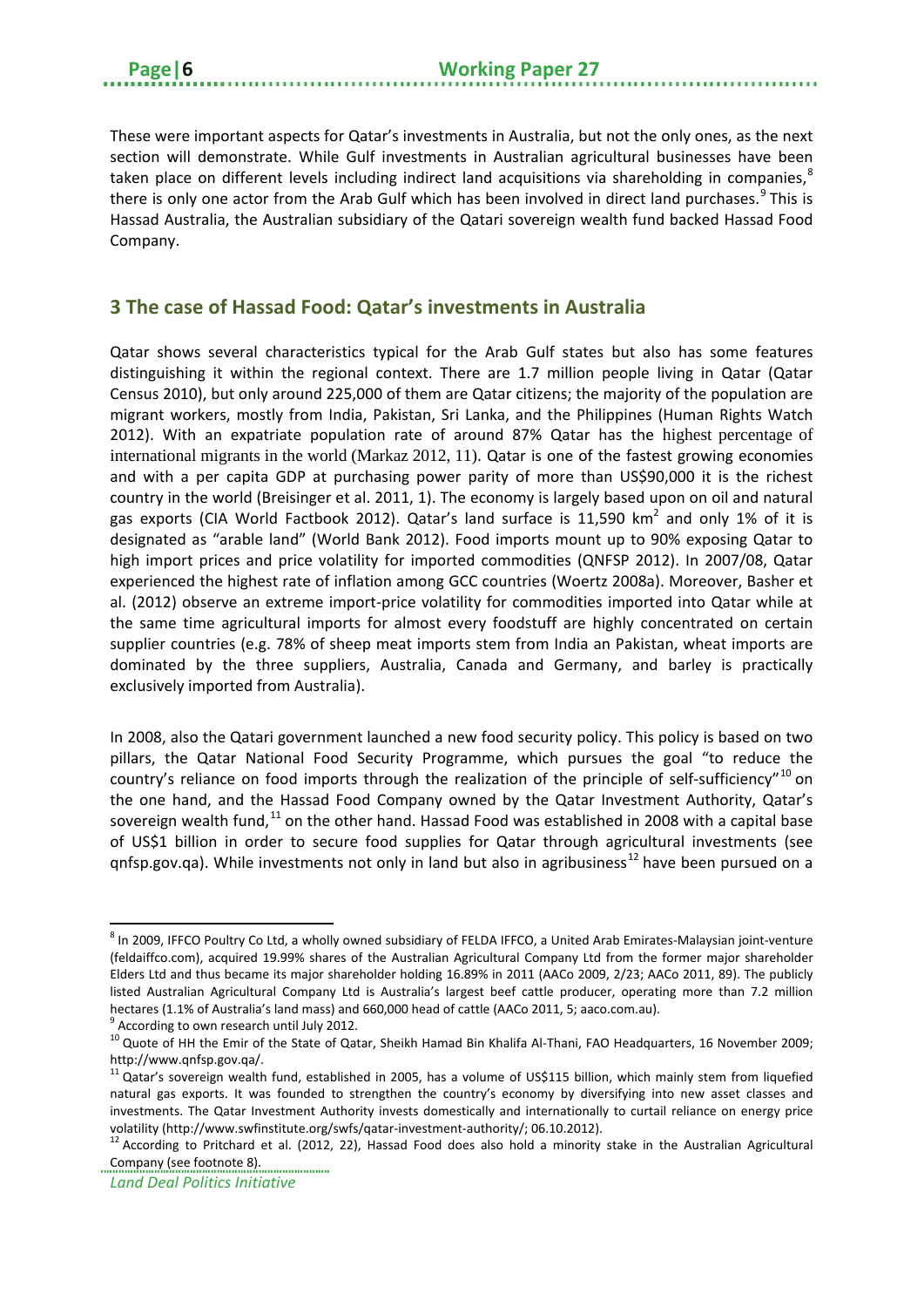global scale,<sup>[13](#page-10-0)</sup> land purchases in Australia are Hassad Food's largest investment in agricultural land properties to date.<sup>[14](#page-10-1)</sup> Land purchases in Australia have been realised by Hassad Australia, Hassad Food's Australian subsidiary and Australian company established in November 2009 as Hassad Food's first overseas investment (see hassad.com.au). Hassad Australia currently owns 250,000 hectares of land property in Australia, which is the equivalent of more than twenty times the arable land area of Qatar. The company focuses on sheep, wool and grain production and mainly invested in dryland farming. The production target is to export 100,000 lambs annually, which requires a stock of around 250,000 ewes, with the Middle East as main market. The eleven farms it has purchased are geographically spread from Queensland, New South Wales, and Victoria to Western Australia (see Table 1). The geographical spread aims at risk minimisation and seeks to reduce exposure to climatic conditions – especially rainfall, different soil types and yields, natural disasters such as fire, and problems related to logistics of transport and supply. With a production capacity of 97,000 sheep to date, within three years Hassad Australia has entered the league of Australia's Top 10 sheep producers, currently being placed seventh on the list (Australian Farm Journal 2011).

In comparison to characteristics and impediments of investments in other countries targeted for Gulf food security as mentioned above, several aspects are in favour of Australia: a stable and reliable political setting and institutional framework; an open agricultural investment policy with low hurdles for purchasing land properties; a sophisticated degree of agricultural infrastructure and potential; and available skilled labour. Since the mid 1980s, Australian governments have widely deregularised the economy; agriculture relies on the model of "productivism" which is deemed to increase efficiency and productivity and mainly characterised by specialisation, intensification and economies of scale; agriculture is largely unsubsidised and strongly export-oriented (Lawrence et al. 2012). In line with this, Australia pursues an investment-promoting policy based on the argument that it is a large, resource rich country with high demand for capital which foreign direct investment would deliver, thereby fostering economic growth, higher rates of employment and living standards – an argumentation though which has recently become contested (see section below). From this perspective, the Gulf States are considered as most desirable business partners 'whose investments were indeed welcome in Australia just as Australian businesses were very keen to do big things there', and 'who could easily go elsewhere if not attracted to invest in Australia'.<sup>[15](#page-10-2)</sup> These conditions crucially distinguish Australia from other targeted countries. The open, stable political framework guarantees a high degree of reliability for investments while these, in turn, fulfil the interests of certain Australian political groups and actors.

| Table 1. Hassau Australia s Farilis III Australia |                 |              |                    |             |                       |  |  |  |
|---------------------------------------------------|-----------------|--------------|--------------------|-------------|-----------------------|--|--|--|
| <b>Name</b>                                       | <b>Location</b> | <b>State</b> | <b>Acquired in</b> | <b>Size</b> | <b>Production</b>     |  |  |  |
| Clover Downs                                      | Cunnamulla      | QLD          | July 2010          | 125,295 ha  | Sheep and wool        |  |  |  |
| Raby Station                                      | Warren          | NSW          | December 2010      | 8,525 ha    | Sheep, wool and grain |  |  |  |
| Old Bundemar                                      | Trangie         | <b>NSW</b>   | September 2010     | 20,817 ha   | Sheep, wool and grain |  |  |  |
| Gindurra                                          | Canowindra      | <b>NSW</b>   | November 2010      | 6.847 ha    | Sheep, wool and grain |  |  |  |

#### Table 1: Hassad Australia's Farms in Australia

<span id="page-10-0"></span><sup>&</sup>lt;sup>13</sup> While investments have been announced for several countries, until mid 2012 apart from Australia land had only been acquired in Sudan according to a representative of Hassad Australia. Inquiries and negotiations are still continuing in order to pursue Hassad Food's objective to establish a worldwide food network.

<span id="page-10-1"></span><sup>&</sup>lt;sup>14</sup> As of June 2012; if not otherwise stated, the following information relies on qualitative interviews conducted with representatives of Hassad Australia in Australia in June 2012. These interviews were complemented by further conversations with Australian actors who are doing business with the Gulf States or facilitating economic relations.<br><sup>15</sup> Statements according to Nick Sherry, former Assistant Treasurer and Tasmanian Senator during his vis

<span id="page-10-2"></span><sup>(</sup>Gulf Times 2010), and Peter Metcalfe, Department grains industry development director (The West 2008). Actors who have expressed similar views include, for example, several (former) Australian ministers and politicians as well as institutions and organisations such as the Foreign Investment Review Board, the National Farmers Federation, the Pastoralists and Graziers Association, Australian Grain Growers Association, the Australia Gulf Council, Australian Bankers BKK, RM Williams Agriculture Holdings, Coffey International, to name but a few.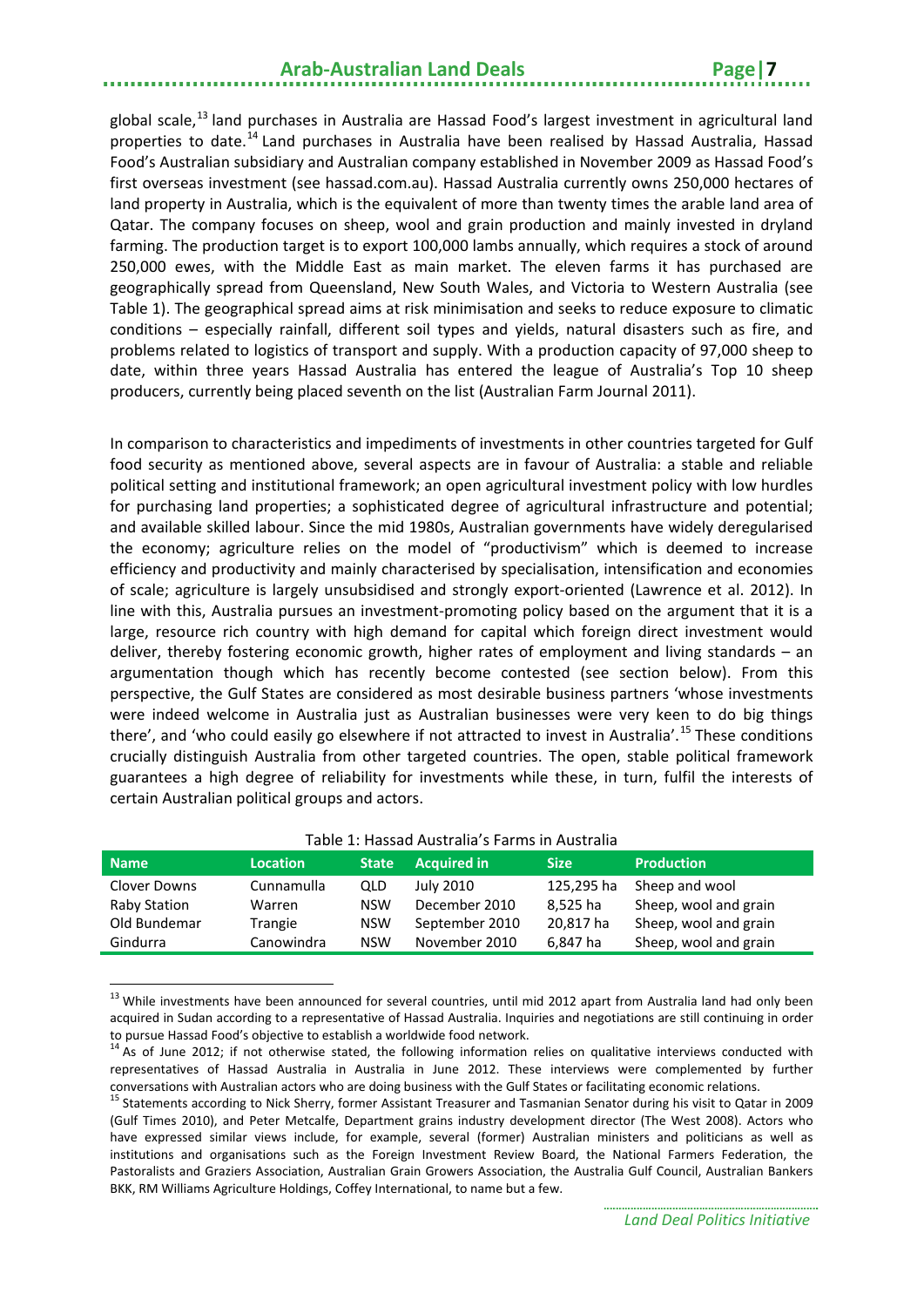#### **Page|8 Working Paper 27**

| <b>Englefield Plains</b> | Wagga Wagga  | <b>NSW</b> | May 2012      | 5,559 ha  | Sheep, wool and grain       |
|--------------------------|--------------|------------|---------------|-----------|-----------------------------|
| Kaladbro Station         | Strathdownie | VIC.       | February 2010 | 2,631 ha  | Sheep and wool              |
| <b>Barton Station</b>    | Moyston      | VIC.       | August 2011   | 8.244 ha  | Sheep, wool and grain       |
| Telopea<br>Downs         | Telopea      | VIC.       | April 2012    | 40,450 ha | wool and<br>Sheep.<br>grain |
| Station                  | Downs        |            |               |           |                             |
| Amarinya                 | Jerramungup  | <b>WA</b>  | April 2012    | 14,672 ha | Grain                       |
| <b>Bindana Downs</b>     | Bindi Bindi  | <b>WA</b>  | April 2012    | 8,483 ha  | Grain                       |
| Yupiri                   | Esperance    | WA         | April 2012    | 8,340 ha  | Grain                       |
|                          |              |            |               |           |                             |

Source: Hassad Australia [\(http://www.hassad.com.au\)](http://www.hassad.com.au/); the number of stations does not equal the number of land transactions, in some cases properties have been grouped together into larger holdings.

Additionally, institutional as well as personal interlinkages played a key role in the process of identifying Australia as an investment region and establishing Hassad Australia. From its very beginning, the establishment of the Qatar National Food Security Programme was accompanied by an Australian development consultancy from Brisbane, which advised the Qatari government about their food security strategy. When the Qatari government set up Hassad Food as the company to be responsible for implementing the food security policy on the international scale, the consultancy advised Hassad Food's business plan and facilitated its establishment as well as land purchases via a partnerships with the Australian company Bydand Agricultural Management Services (www.bydand.com.au). In 2009, Hassad signed a Management Services Agreement with Bydand, which has subsequently been responsible for the implementation of Hassad's business plan including areas such as property acquisitions, human resources, financial management, farms operations, and its genetic development programme (BAMS n.d.). The strategic alliance between Qatar's food security strategy and Australia's interest to attract foreign direct investment is not least mirrored in personal entanglements on the level of the company. While Hassad Australia is primarily run by Australians, including several Australians on the Board, such as the former dean of agriculture of the University of Melbourne, Australians also hold important positions at Hassad Food in Qatar, for instance the position of the deputy head of investments and the head of grain business. Managed by Bydand, Hassad has purchased land properties from both private as well as corporate and foreign owners, such as Bydand itself, the subsidiary of the British Swire Group Clyde or the Sydney-based Muir family. According to a representative of Hassad in Australia, the proportion of previously owned corporate and private ownership is roughly two third of acquisitions from corporate, and one third from private, entities. All farms are currently operated by farm managers. If the farm was managed before, the former staff might have been kept on. In other cases new managers have been employed and, where possible, these jobs are filled by local people. In some occasions, the former owner has become the new farm manager (representative of Hassad Australia). Hence, as has been demonstrated in this section, via its sovereign wealth fund Qatar has invested income from oil and gas exports in food production and acquired properties outside its national territory leading to an exterritorialisation of access to resources in Australia. The objective of achieving food security has been employed as legitimation of investments that have been pursued and facilitated from both sides and which fulfil the strategic interests of certain state and private actors involved. However, foreign investments in Australian land properties, particularly associated with the purpose of food security, have become scrutinised in the last years and political opposition against foreign landownership has emerged, as will be delineated in the following section.

#### <span id="page-11-0"></span>**4 Foreign direct investment, land ownership, and food security in Australia**

Australia is highly self sufficient in terms of food production: 93% of domestically consumed food is produced in Australia; furthermore, around 60% of agricultural production, mainly wheat, sugar, beef,

*Land Deal Politics Initiative*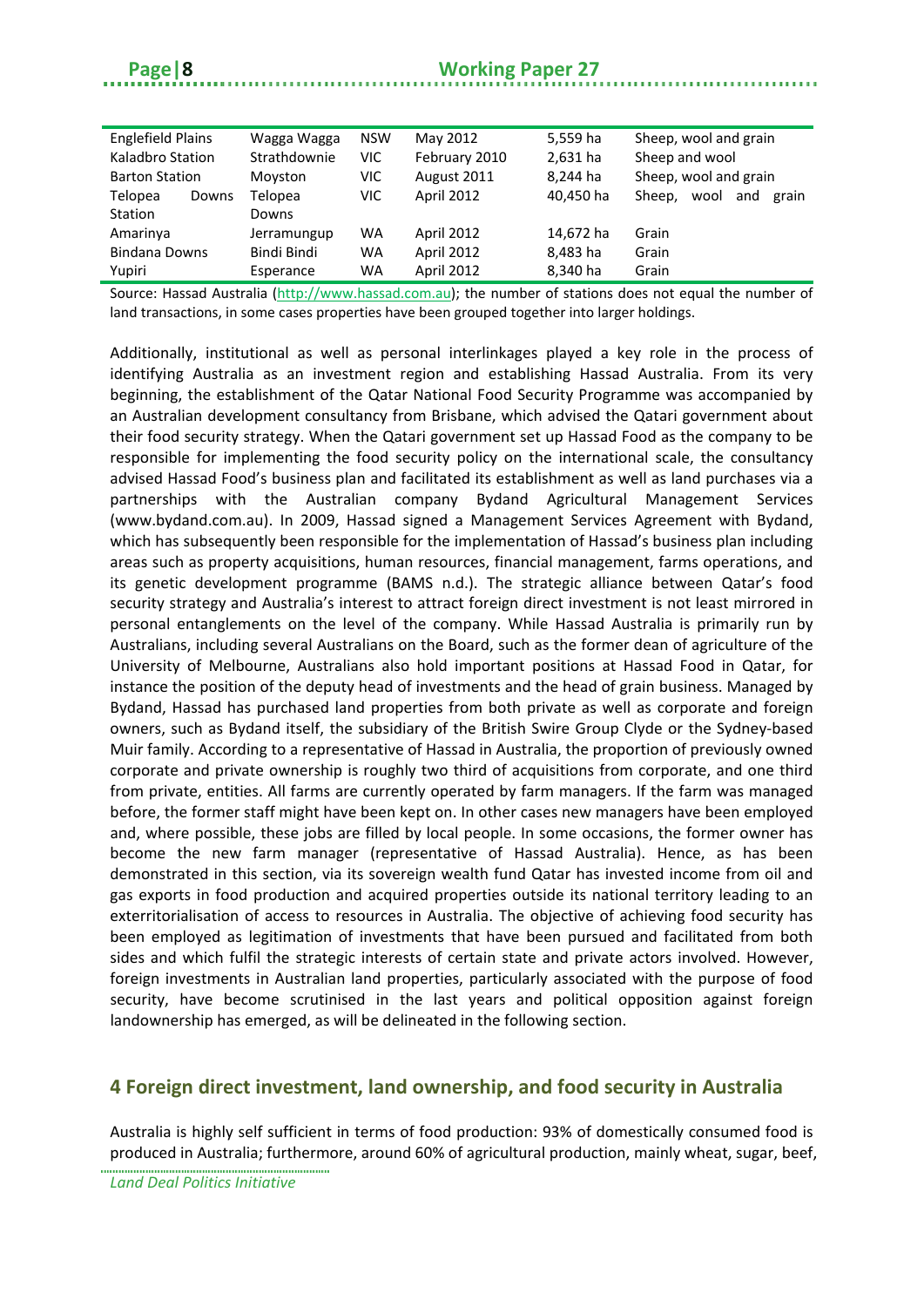wine, and processed dairy products, is exported and estimated to feed another 40 million people abroad (Lawrence et al. 2012, 3). Despite relatively high land values, Australia has moved into investors' sights due to its vast tracts of land, assumed capacity to increase production, political and economic stability and reputation for quality production, particularly in cattle and sheep industries (Broadbent and Pritchard 2011). There has been an apparent increase in foreign investment in agriculture since 2007 (Moir 2011, 7ff). With new investors such as agricultural investment funds, asset management companies investing money for example for pension funds or agribusiness companies owned by sovereign wealth funds, Australia's foreign investment policy, and particularly foreign ownership of agricultural land, has become a controversially discussed topic in political discourses, the media, and "everyday contexts". As the journalist Tim Lee put it: "There are few issues in rural Australia more emotive than the spectre of foreigners – large, secretive, cashed up and corporate – buying up our precious farmland and helping to hasten the death of the family farm. In recent surveys, farmers have ranked foreign ownership as one of the greatest threats facing Australian agriculture" (ABC 2012). Despite the fact that agricultural land is just one section of the Australian economy attracting foreign investors (and, as some commentators note, the restructuring and deregulation of the Australian agribusiness sector has lately received massive foreign inflows and might deserve more attention<sup>[16](#page-12-0)</sup>), much of debate has centred upon land ownership. Positions range between adhering to Australia as open economic space unambiguously welcoming investment flows, and voices that denounce Australia's natural resource policy as "selling out the farm" expressing concerns about Australia's own food security.<sup>[17](#page-12-1)</sup> Interestingly, the range of stakeholders claiming stricter regulations for foreign landownership goes across traditional political "right" or "left" wing factions and includes the coalition of rather centre-right conservative parties, the Liberal Party as well as the Australian Greens. Some contributions have indeed employed populist and racist undertones, but these arguments have also been used in order to delegitimise concerns or downplay the phenomenon. While an analysis of the sometimes heated media debate would be a paper in itself, this section will focus on foreign direct investment regulation in Australia and the main recent political initiatives to redefine the legislation of foreign land ownership.

The legislative framework for foreign investment in Australia is provided by the *Foreign Acquisitions and Takeovers Act 1975* and pertains to the acquisition of Australian business, assets or land. Generally, the foreign direct investment regime becomes involved when an investor seeks to acquire an interest of more than 15% of an Australian business that exceeds 244 million AU-dollars,<sup>[18](#page-12-2)</sup> in sectors that are considered as particularly sensitive such as land or in case a foreign governmentrelated entity is involved in the proposed acquisition (Bath 2012, 7ff). Accordingly, since it is owned by Qatar's sovereign wealth fund, Hassad Food's land acquisitions had to receive approval from the Foreign Investment Review Board. Investment proposals falling into the mentioned categories are assessed individually with regard to the question of whether they are against the national interests, as decided by the elected Treasurer who is assisted by the Foreign Investment Review Board.<sup>[19](#page-12-3)</sup> Thus, according to Bath, "the basic principle underlying *FATA* [*Foreign Acquisitions and Takeovers Act 1975*] and the Australian foreign investment regime is that investment is encouraged, subject to the reservation that the Treasurer may determine that a particular acquisition should be prohibited because it is contrary to the national interest" (Bath 2012, 8). This case-by-case approach is intended to maximise investment flows while at the same time ensuring that the national interest is protected (Treasurer 2012). The "national interest" however is deliberately not defined in the *Foreign* 

<span id="page-12-0"></span><sup>&</sup>lt;sup>16</sup> In this vein, see Keogh (2012); also the ABARES report gives an overview of foreign investment in Australian agribusiness (Moir 2011).

<span id="page-12-1"></span> $17$  See, e.g., The West (2008), ABC (2010a/b), The Age (2010), The Age (2011), The Canberra Times (2012), The Sunday Telegraph (2012), ABC (2012), ABC (2013a/2013b).<br><sup>18</sup> As in 2012, the threshold is indexed annually on 1 January (Treasurer 2012).

<span id="page-12-3"></span><span id="page-12-2"></span><sup>&</sup>lt;sup>19</sup> The Foreign Investment Review Board consists of four part-time Members and a full-time Executive Member, the latter is the General Manager of Treasury's Foreign Investment and trade Policy Division and represents the link between the Board and the Treasury (Economics Legislation Committee 2011, 13).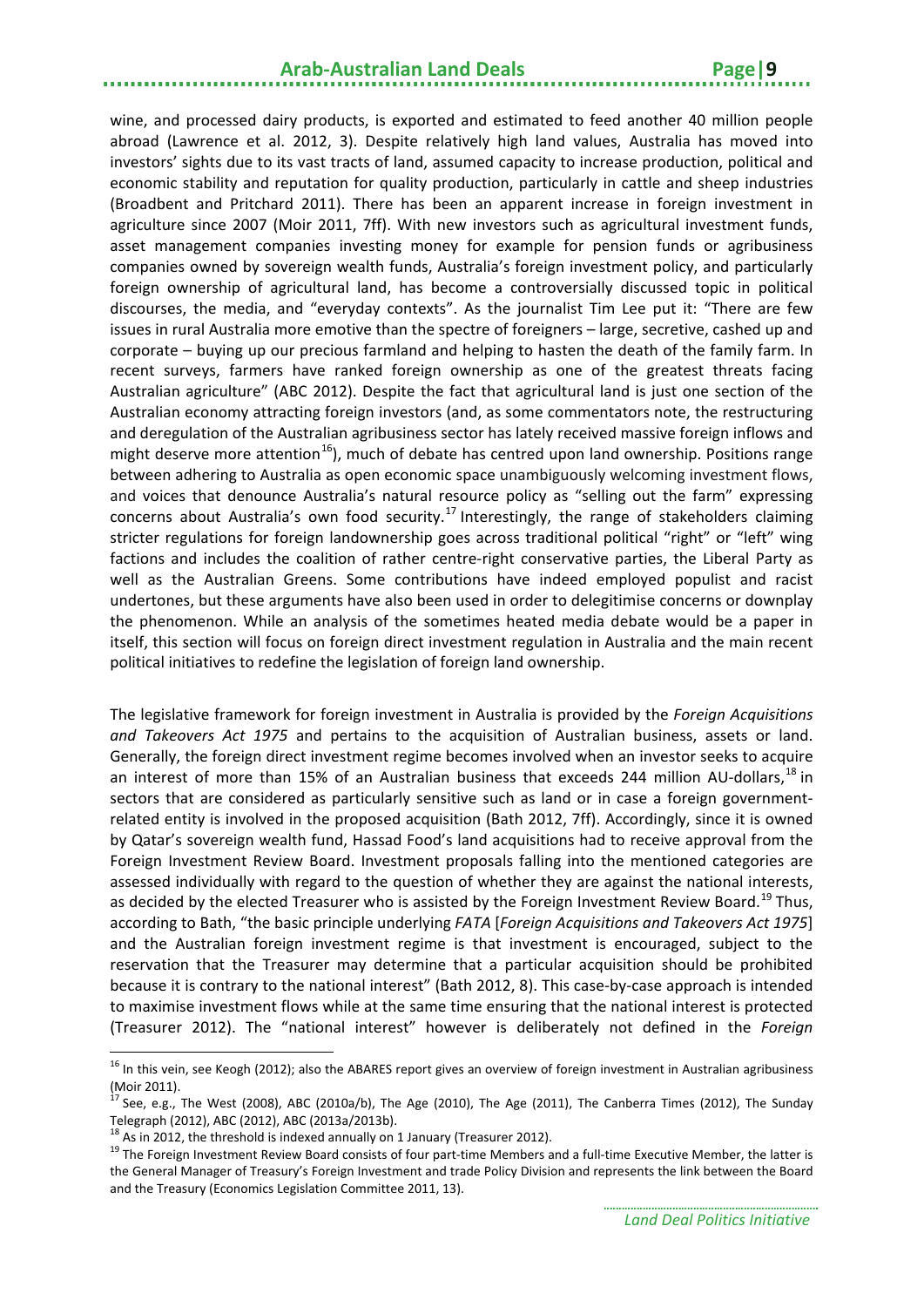*Acquisitions and Takeovers Act 1975* nor are there guidelines regarding the considerations the Treasurer should take into account.<sup>[20](#page-13-0)</sup> The Foreign Investment Policy, however, delineates a number of factors to consider when assessing foreign investment, such as national security, competition, other government policies regarding tax and environment, impact on the economy and the community and character of the investor (Treasurer 2012, 6ff). In practice, rejections of proposals have been rare but approvals with conditions imposed on national interest grounds are not uncommon. Australia's foreign direct investment regime has been subject to criticism in both ways, for being too restrictive (e.g. by the OECD) and for not being restrictive enough (cf. Bath 2012).

As a key political initiative in order to strengthen the rules for foreign investment in agricultural land, the Senators Xenophon (independent) and Milne (Australian Greens)<sup>[21](#page-13-1)</sup> introduced the Foreign Acquisitions Amendment (Agricultural Land) Bill 2010 into the Commonwealth Senate in late 2010. The central amendment that the bill proposed was to change the monetary threshold<sup>[22](#page-13-2)</sup> to a spatial threshold of agricultural land greater than 5 hectares. Further amendments sought to redefine the terms of "Australian agricultural land" and "interest" in Australian agricultural land, a better protection against potential piecemeal purchases by foreign investors, and greater requirements on making applications of interest and their current status publicly available. The bill also detailed criteria defining the national interest, which was intended to be transferred into a legislative requirement rather than being, as at present, a mere guide (Foreign Acquisitions Amendment (Agricultural Land) Bill 2010). One of the main outcomes the debate around the bill revealed was the lack of adequate data available in order to appropriately assess the extent of foreign-owned land in Australia and the consequent difficulty in making informed decisions or legislative changes. Apart from registers for Queensland, there is no database providing information on ownership of agricultural land in Australia. The Treasurer hence confirmed that "there is a lack of data to gauge the level of foreign ownership of rural land and water entitlements and whether that level is detrimental to the wellbeing of Australians" (Economics Legislation Committee 2011, 24). Against this backdrop, a joint research and data gathering project was commissioned to undertake a study reviewing existing data on the role and history of foreign investment and providing information on driving factors, ownership structures, and comparative regulation in other countries.<sup>[23](#page-13-3)</sup> In addition to concerns such as the bill's potential to deter investors, diminish foreign investments and impact negatively on rural land values also the issue of food security was discussed. For instance, Senator Xenophon argued the buy up-of of Australian agricultural assets by countries from Asia and the Middle had become "ever more aggressive" since the global food shortage of 2008. While these countries were looking to protect their own food security, for which they could not be faulted, Australians had to acknowledge that inadequate foreign investment guidelines put their own

<span id="page-13-0"></span><sup>&</sup>lt;sup>20</sup> "What is contrary to the national interest cannot be answered with hard and fast rules. Attempting to do so can prohibit beneficial investments and that is not in the intention of our regime" (Treasurer 2012). Despite several attempts to further determine the "national interest", Australian courts have been consistent in their view that its determination lies within the discretion of the relevant minister; it is not mandatory and cannot be compelled (Bath 2012, 12ff).<br><sup>21</sup> Currently, Nick Xenophon is Independent Senator for South Australia and Christine Milne is Senator for Tasmania and

<span id="page-13-1"></span>leader of the Greens.

<span id="page-13-2"></span><sup>&</sup>lt;sup>22</sup> In 2010 the monetary threshold was 231 million AU-dollars (Foreign Acquisitions Amendment (Agricultural Land) Bill 2010).<br> $^{23}$  The study was commissioned to the Australian Bureau of Statistics which would undertake a new survey (Agricultural

<span id="page-13-3"></span>Land and Water Ownership Survey) and to the Rural Industries Research and Development Corporation, working together with the Australian Bureau of Agricultural and Resource Economics and Sciences (ABARES), the research arm of the Department of Agriculture, Fisheries and Forestry (Economics Legislation Committee 2011, 11). The Australian Bureau of Statistics released the survey data on 09.09.2011

[<sup>\(</sup>http://www.abs.gov.au/ausstats/abs@.nsf/Latestproducts/7127.0Main%20Features1December%202010?opendocument](http://www.abs.gov.au/ausstats/abs@.nsf/Latestproducts/7127.0Main%20Features1December%202010?opendocument&tabname=Summary&prodno=7127.0&issue=December%202010&num=&view) [&tabname=Summary&prodno=7127.0&issue=December%202010&num=&view=](http://www.abs.gov.au/ausstats/abs@.nsf/Latestproducts/7127.0Main%20Features1December%202010?opendocument&tabname=Summary&prodno=7127.0&issue=December%202010&num=&view); accessed 25.04.2013); the ABARES report which also draws on this survey data was published in November 2011 (Moir 2011).

*Land Deal Politics Initiative*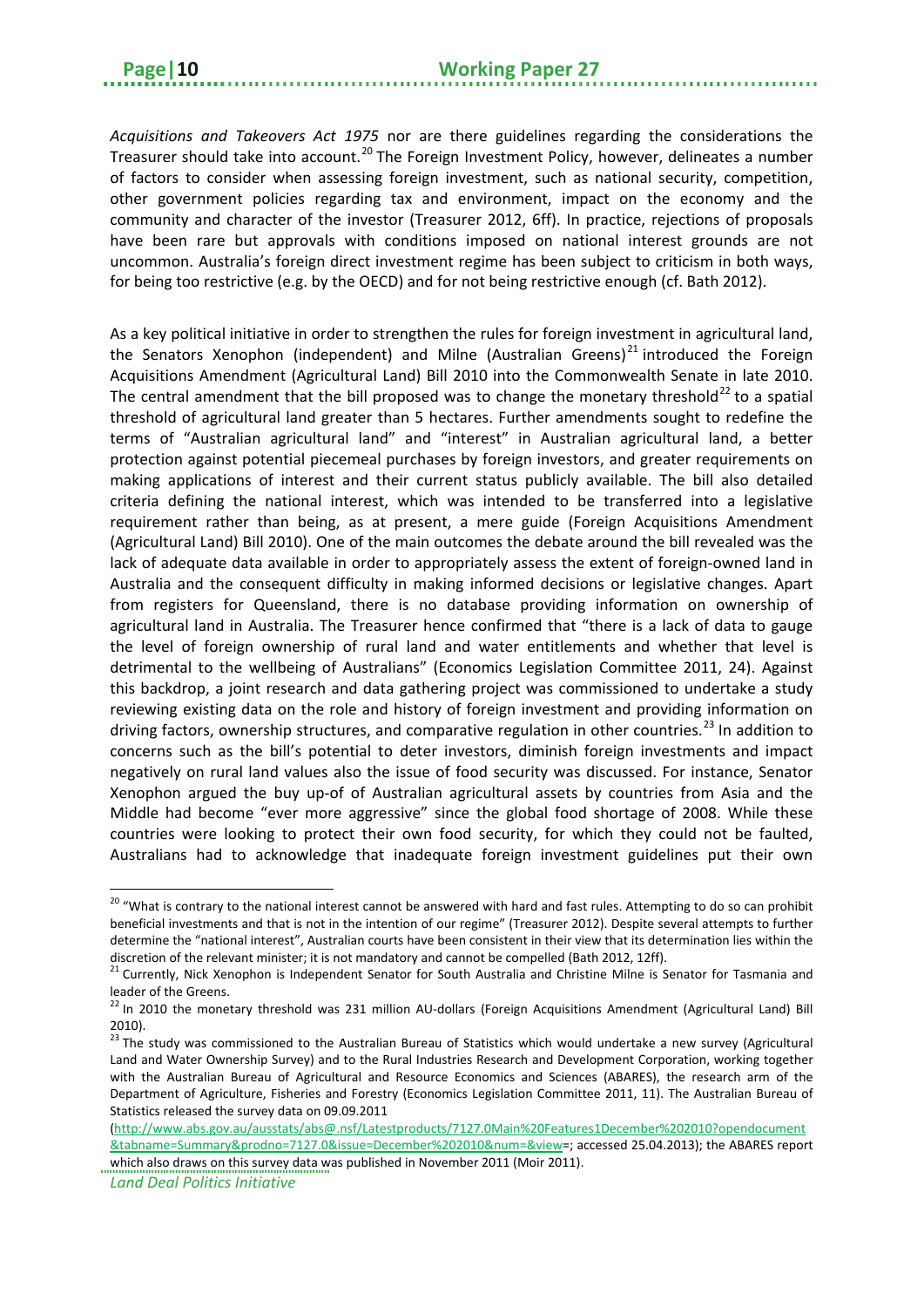agricultural industry at risk (Xenophon 2010, 2099). Also the National Farmers' Federation remarked that instead of being underpinned by genuine commercial forces with profits as the driver, food security emerged as new factor for investment: "With state owned enterprises entering the market, it is becoming blurred as to whether all of this investment is still interested in the profitability of the venture, or rather in ensuring that a consistent stream of food can be delivered to its people" (Economics Legislation Committee 2011, 45). Against the backdrop of considering the concerns raised for and against the bill and the strength of Australia's agricultural sector regarding both domestic supply as well as its role in international food exports, the Senate Economics Legislation Committee finally decided the bill should not be passed.<sup>[24](#page-14-0)</sup> Nonetheless, political debate has continued with further statements and initiatives, both for and against stricter regulation including a further round of senate discussion: in June 2011, a Coalition Working Group was established in reaction to community and industry concerns (Coalition's Discussion Paper 2012); in July 2011 the Senate's Rural Affairs and Transport References Committee was mandated to inquire upon the national interest test and tax arrangements (Rural Affairs and Transport References Committee 2012); The Australian Bureau of Agricultural and Resource Economics and Sciences (ABARES) published the commissioned study on foreign investment and Australian agriculture in late 2011; and The Treasurer released a policy statement regarding foreign investment in agriculture in January 2012. Furthermore, the Federal Government also announced to introduce a foreign ownership register for agricultural land (The Sydney Morning Herald 2012).

Apart from the standing committee all three contributions underline their overwhelming commitment to an open and little-restricted stance on foreign investments in land and stress Australia's dependence on foreign investment. Foreign investment is rather deemed to be essential for food production while lacking investment would lead to decreasing food production:

Australia is a capital hungry country that has always relied on foreign investment as a driver of employment and prosperity, including in our agricultural sector. Foreign investment plays an important role in maximising food production and supporting Australia's position as a major net exporter of agricultural produce, by financing investment, and delivering productivity gains and technological innovations. Without foreign capital inflows, investment in Australia would be limited, resulting in lower food production with potentially higher food prices, as well as lower employment, lower incomes in the sector and lower government revenue.

Treasurer 2012, 16

#### Similarly, ABARES states:

**.** 

Australia has a high level of food security. Food is abundant, and Australia is highly selfsufficient as well as food secure, producing more than twice the amount of food it consumes. […] Australia's food security is likely to be further enhanced by ongoing foreign investment in agriculture. For the economy as a whole, the flow of foreign funds leads to higher aggregate production in the economy and thus to higher incomes, which improve consumers' capacity to purchase food.

Moir 2011, 13

<span id="page-14-0"></span><sup>&</sup>lt;sup>24</sup> "The committee reiterates that FDI is critical to the development of Australia's industries and has significant benefits for the Australian community at large. Further, the committee believes that the current FIRB arrangements are adequate to protect the national interest and ensure Australia's food security. Australia remains a significant net exporter of food and is clearly self-sufficient in agricultural production. The FIRB process has worked well on a case by case basis and should not be subject to a prescriptive national interest test. The committee believes that the bill's national interest test and spatial threshold would be inconsistent with the existing FIRB framework and, potentially, Australia's FTAs and OECD obligations" (The Senate: Economics Legislation Committee 2011, 48).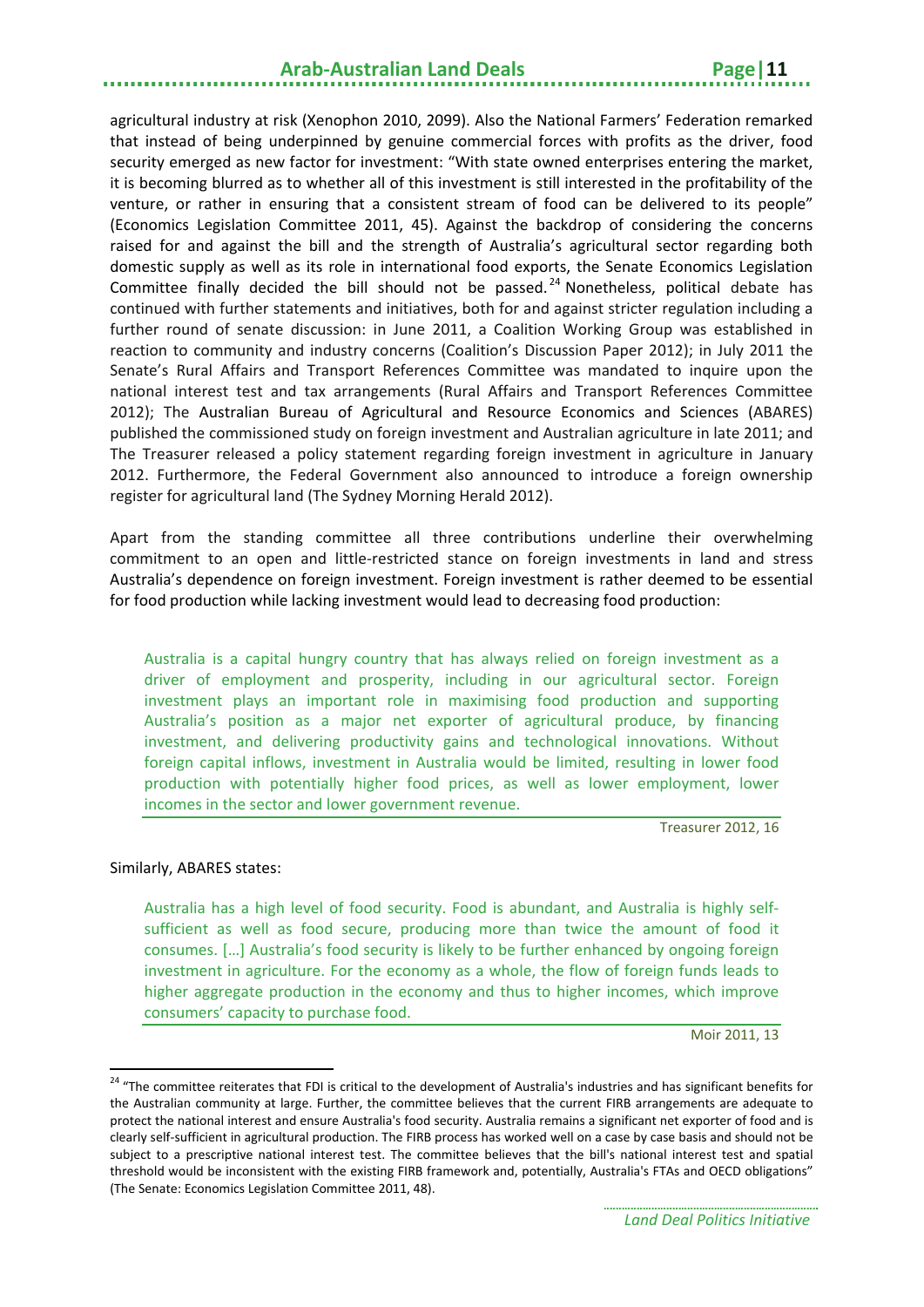Based on data released by the Australian Bureau of Statistics (ABS), the report shows that in 2010 44 million hectares, the equivalent of 11.3% of agricultural land in Australia, were wholly or partly foreign owned. This amount is almost double that for 1984 (5.9%).<sup>[25](#page-15-0)</sup> While for some observers the ABS data seemed to prove that concerns about foreign land ownership were rather ungrounded it was also criticised for downplaying the survey data.<sup>[26](#page-15-1)</sup> The Coalition's Discussion Paper, released in August 2012, again summarises main concerns and outlines "matters for public discussion" (Coalition's Discussion Paper 2012). Similarly to the bill of 2010, it suggests that the threshold for examination by the Foreign Investment Review Board be lowered, in this case to 15 million AUdollars. The interim report of the Rural Affairs and Transport References Committee released in November 2012<sup>[27](#page-15-2)</sup> however makes clear that the issue of foreign investments is far from being resolved and, again, the matter of food security is paramount. Regarding the food security issue, the committee mentions the possibility of government entities investing in Australia for non-commercial food security purposes to avoid a fair tax share and states that "as a general principle, foreign government entities should invest in Australian agricultural land and businesses on a commercial basis and not for food security purposes" (Rural Affairs and Transport References Committee 2012, 11). Moreover, the erosion of the tax base from multinational companies reducing their tax liabilities is considered a direct threat to Australia's sovereignty. These discussions reveal how concepts of the "national interest", "food security" vs. "commercial business" and "Australian" vs. "foreign" land ownership and the way these should be measured are currently subject to considerable political debate in which some actors seek to redefine and tighten meanings while others prefer to leave them rather undefined and hence flexibly adjustable. It is remarkable though that current foreign landownership discussions rarely refer to the ambivalent role foreign land appropriation has played during Australia's colonial history.<sup>[28](#page-15-3)</sup>

The debates delineated so far have to be positioned within the complex rural economies of landownership and pathways of landownership change as well as productivist and neoliberal doctrines guiding Australian agriculture – issues that have only recently been analysed through a comprehensive assessment of patterns and structural changes of rural landownership in Australia (Pritchard et al. 2012). The report for the first time provides foundational statistics on aspects such as the average return rate of ownership change, the characteristics of change (aggregation or

<span id="page-15-0"></span><sup>&</sup>lt;sup>25</sup> In terms of wholly or partly owned agricultural businesses the portion is only 1% which indicates that foreign owned businesses tend to operate larger holdings. With 23.8%, the Northern Territories account for the highest amount of foreign ownership, followed by South Australia (12.1%) and Queensland (11.8%) while Victoria registers only 0.8%. The highest level of foreign ownership is in the beef cattle, sheep, and grains industries. While in the 1980s, the largest foreign landowners originated from the United Kingdom and the United States there is no information on the current distribution of investors' nationalities (Moir 2011, 19ff).

<span id="page-15-1"></span><sup>&</sup>lt;sup>26</sup> For instance, Mick Keogh, Director of the Australian Farm Institute, states that the survey would draw on a biased sample, provided limited or no information on size, trends, and scale of foreign-owned operations, and did not explain how listed entities with some foreign ownership such as the Australia Agricultural Company or Australia registered companies with majority overseas ownership were treated. He furthermore points to recently launched Australian-owned agricultural investment funds with 90% of their original funding coming from overseas sources. These funds had become major operators of agriculture businesses but would not be classified as foreign investment (Keogh 2012, 1-3).<br><sup>27</sup> The Senate granted an extension of the time for the final report which is currently due on 15 May 2013

<span id="page-15-2"></span>[<sup>\(</sup>http://www.aph.gov.au/Parliamentary\\_Business/Committees/Senate\\_Committees?url=rrat\\_ctte/firb\\_2011/info.htm;](http://www.aph.gov.au/Parliamentary_Business/Committees/Senate_Committees?url=rrat_ctte/firb_2011/info.htm) accessed 20.04.2013).

<span id="page-15-3"></span> $^{28}$  According to my research this part of the history of "foreign landownership" in Australia is practically non-existent in current discourse; one exception is Mick Keogh who notes: "[I]t seems to me that the sometimes emotional opposition that is voiced to foreign ownership of Australian farmland is not justified, based on available evidence and observations. As more than a few commentators have pointed out, Australia has a long history of foreign ownership of Australian farmland, and indeed I have heard an aboriginal representative voice the opinion that most Australian farmers are foreigners, from

his perspective!" (Keogh 2012, 6).

*Land Deal Politics Initiative*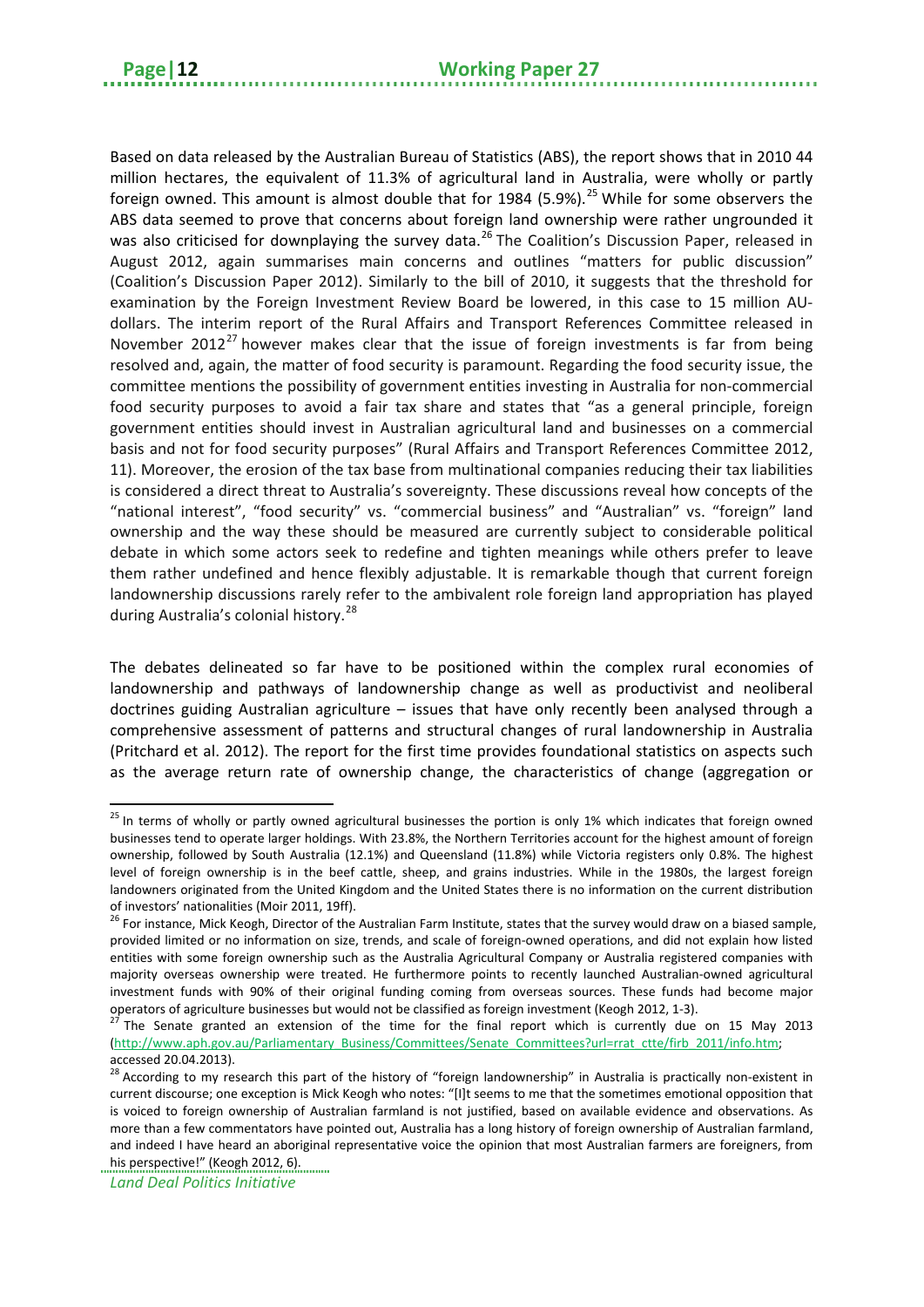fragmentation of land parcels), and the relationship between rates of turnover in the rural property market and socio-economic variables such as climatic conditions. The authors at the same time seek to situate this data within a broader explanatory framework focusing on plurality and contestation in rural Australia in order to comprehend its significance. While constructing land ownership dynamics as occurring through the accumulation of separate decisions by individual landholders rendering the directions of rural land transitions non-determinant, non-linear, and spatially heterogeneous, they nonetheless identify nine distinct patterns of landownership change labelled as "pathways" (Pritchard et al. 2012a, 6/18).<sup>[29](#page-16-1)</sup> One pathway labelled as "asset switching" particularly refers to processes such as the consolidation of the pastoral business in 2008/09 that occurred after a spike in global food prices and that was driven by sovereign backed enterprises as well as investment funds raising capital on an international scale such as the Macquarie Agricultural Funds Management (cf. Pritchard et al. 2012a, 21–25). As demonstrated above, the public discussion has been, however, much stronger focused on the aspect of foreign actors purchasing farmland than the emergent attractiveness of land and agriculture as a financial asset class for national and international investors alike. With regard to foreign landownership the authors also stress the need for current data and expect a significant increase since 2005, while Broadbent and Pritchard (2011) emphasise the need to identify what ownership as such refers to. Instinctive criticism of foreign or corporate interests "buying up the farm", in their opinion, reflects a populist refrain failing to take account of the complexities of the rural economy. Even the provision of the lacking data could only serve as a starting point in considering "national interest" and "food security": "What matters is not the ownership of land per se, but the ways in which landowners utilise their land, and the bridges and connections they have with upstream and downstream participants in agrifood chains, beyond the farm gate. The motivation and strategies of rural land owners – not their national origins – should be the germane issue for policy-makers and public figures concerned with assessing the national interest" (Broadbent and Pritchard 2011, 19). Furthermore, Lawrence et al. (2012) note that in the case of investments for food security, this kind of "unambiguously welcomed" foreign investment acts, ironically, in undermining the prevailing neoliberal doctrine of "open markets": "While the goal of increasing foreign direct investment is part of the WTO's adherence to 'comparative advantage' and, more broadly, to global neoliberalism […], products returned to investor nations do not enter the open market […]" (Lawrence et al. 2012, 3). In their analysis, productivism and neoliberalism, though apparently intractably anchored in Australian policy, have already impacted gravely on natural resources and fail to counter emerging challenges of food security in Australia such as financialisation of farming, conversion and removal of land for biofuel production and mining purposes, and, increasingly effects of climate change.

#### <span id="page-16-0"></span>**5 Community perspectives and Hassad's shift from food security to commercial business**

Renegotiations and conflicting concepts of the openness of "Australian space" and the determination of who should gain access to and be allowed to exploit Australian land properties for what purposes are mirrored at the community level, as observations from field research in rural New South Wales where Hassad Australia recently acquired two properties demonstrate.<sup>[30](#page-16-2)</sup> The Warren Shire is located

<span id="page-16-1"></span><sup>&</sup>lt;sup>29</sup> "The pathways approach enables attention to be focuses on 'which class' of landholder is likely to sell to 'which other class' of landholder. Thus, this approach seeks to identify prevailing patterns of change, but within an agent-focused perspective" (Pritchard et al. 2012a, 6). The nine pathways identified comprise "public use conversion", "asset switching", "corporatisation of agriculture", "mining", "land churning", "upscaling", "treading water", "amenity capture", and "subdividing".

<span id="page-16-2"></span><sup>&</sup>lt;sup>30</sup> Qualitative interviews were conducted with various actors of the Warren community, such as farmers, graziers, and local agricultural businessmen, representatives of the Shire Council and the Aboriginal Land Council in June 2012; all names used in this paper are pseudonyms.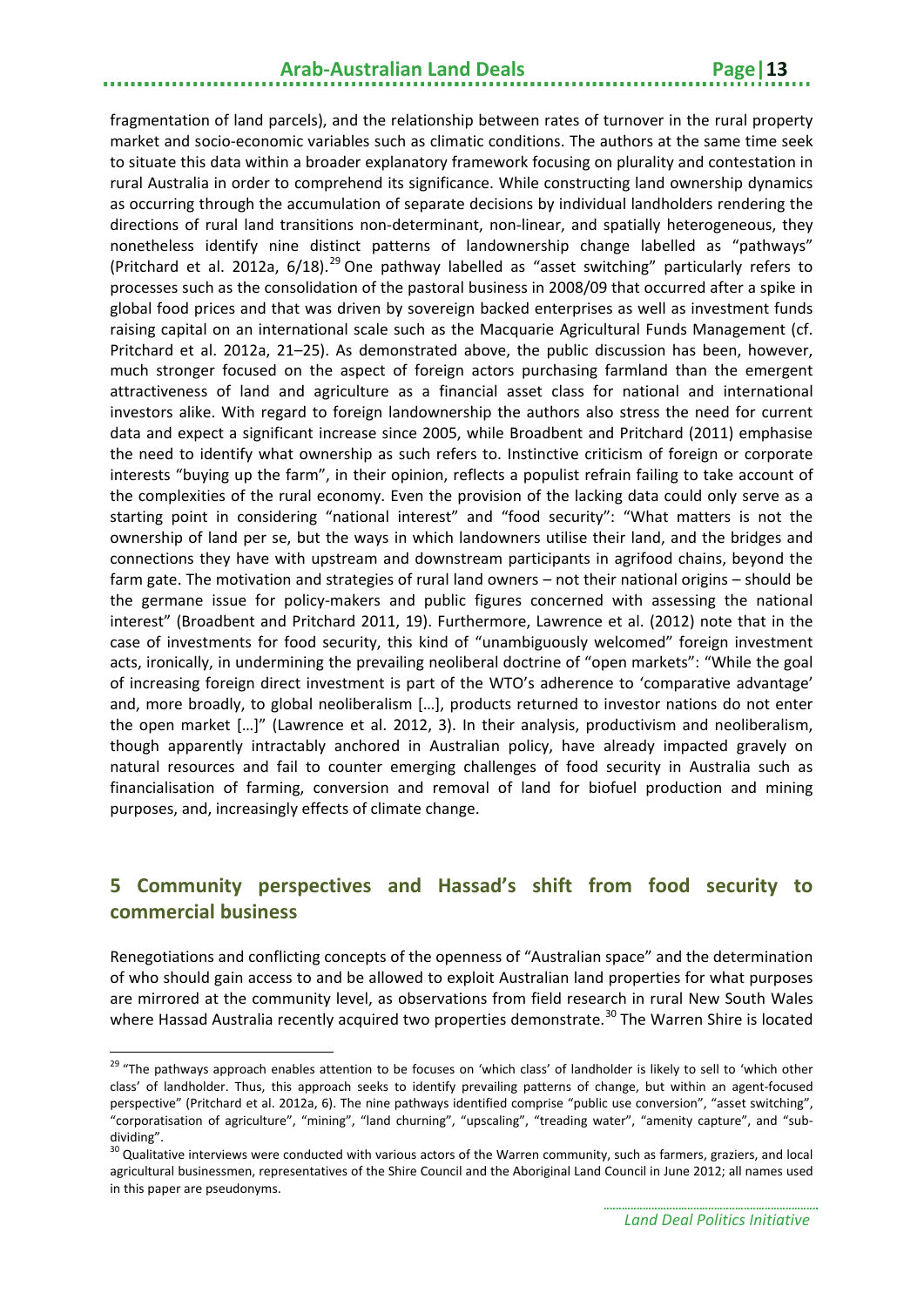in the "preferred investment corridor for foreign investors" (PRD 2012, 2) in New South Wales. The area is mainly characterised by cotton, grain, and livestock production based upon a mixture of family-owned farms, absentee land ownership, and corporate businesses. Corporate ownership is a common and well-established component of agriculture and, together with private individual ownership, dominates ownership structures (Broadbent and Pritchard 2011),<sup>[31](#page-17-0)</sup> even though 2.7% foreign landownership in New South Wales is low in comparison to other Australian states (Moir 2011, 19). Other forms of ownership, such as Aboriginal land titles, are marginal. Over the last few years, several agricultural land holdings have changed ownership in the Warren Shire. Two large foreign landowners sold their properties while new investors (especially financial investors) have entered the stage (cf. Larder et al. 2013 forthcoming).<sup>[32](#page-17-1)</sup> Hassad Australia is neither the only foreign investor, nor corporate investor, in the area where it currently owns two stations for sheep, wool, and grain production. Stations were acquired from both corporate and private owners in 2010 and 2011. One property had been owned by a family based in Sydney. The other station has been grouped together from originally four properties which were formerly owned by Clyde, a subsidiary of the UK-based Swire Group, the Bydand Pastoral Company, as well as two private owners from the area. Both properties are run by farm managers who had already been farm managers with the former owner. People's voices, reactions to and perceptions of recent land ownership changes, and particularly Hassad's investments, are diverse; some perspectives mirror debates about foreign ownership and food security that have characterised media reporting and political debates, while others express wider concerns that are related to broader social transformations of rural areas. Three overlapping lines of argument can be identified that touch upon aspects such as the figure of the "good corporate citizen", increasing accumulation of land by powerful actors, and the future role of local families and their farms in these contexts.

The first response regarding Hassad's land purchases, here, is represented by Bill – a grazier and representative of the Shire Council Bill – and can be characterised as supportive. While the tenor is that the difference Hassad could possibly make cannot yet be judged since investments occurred too recently, the basic perspective on the new investor is confident and anticipates that the company will be willing to become a "good corporate citizen":

They probably haven't had a presence here long enough for us to say how they're going to perform. […] I'd be hopeful that they would be good corporate citizens and buy as much as they could locally and employ locals where they can. […] I'm not going to lie awake at night thinking that Hassad is going to be necessarily bad for the Shire. They might be really good. They might sponsor a race day or they might do something really good at the school. We shouldn't prejudge them. They might be really a pleasure to have about.

Bill, grazier and representative of the Shire Council

#### Joining the conversation, a young woman working for the community agrees and adds:

I think it's quite natural that whoever owns it, they still need people to run the property, so obviously to employ a lot of locals. Even if they employ people from elsewhere, they're still

<span id="page-17-0"></span><sup>&</sup>lt;sup>31</sup> Broadbent and Pritchard (2011) distinguish between five main categories of ownership in New South Wales: land owned by private individuals; private or public corporations; governments; Aboriginal organisations; and community organisations. The bulk of land in New South Wales is owned by the two first categories of landowners with a decrease of private individual (76.2% to 73.6%) and an increase of corporate (20.2% to 22%) over the study period 2004 till 2008.<br><sup>32</sup> Between 2004 and 2008, rates of non-urban landownership change in Warren were below both state and regiona

<span id="page-17-1"></span>average and were typically either changeover events or resulted in aggregation (Pritchard et al. 2012b, 334–337). According to our research, however, major landholdings in the Shire have changed hand after 2008.

*Land Deal Politics Initiative*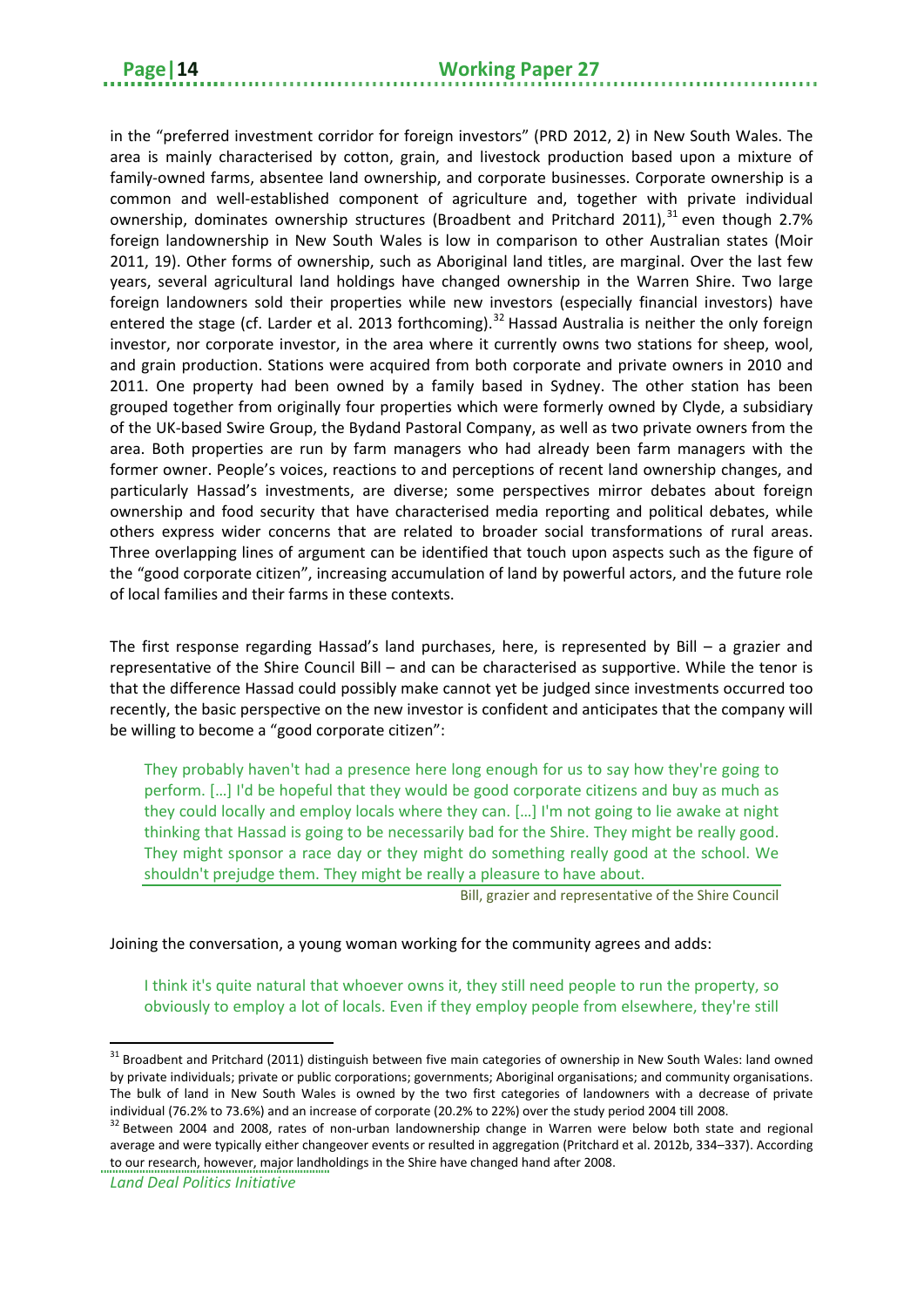going to probably have families. It'll be natural to become involved in the community. They'll have needs to use the schools and come into town.

Young woman working for the community

The perception of Hassad from the point of view expressed in these statements is centred on the idea of "good corporate citizenship" and Hassad's future performance in this respect in the community. Absentee or corporate ownership of land properties and agricultural businesses, investments by corporate actors and financial flows coming in from outside of the country are implicitly assumed as an indispensible part of Australia's rural agricultural landscape and are not questioned. The perception of investors to a considerable degree depends on their behaviour as "corporate citizens" which is evaluated in terms of their engagement with the community:

I would say that I've got no problem with that type of ownership providing they have a commitment to our community. In other words they shop locally and that they are involved in community organisations be it, you know, the school, the hospital, the council, sporting clubs, churches, service clubs. All those – they are all areas where a strong community has got representatives from diverse groups in the community.

Bill, grazier and representative of the Shire Council

Here, Hassad makes no difference – the company represents another investor in a long tradition of investors who had owned land properties in the Shire. Changes to land ownership control had taken place before and are expected to continue in the future – they are not as such exceptional. Recent transactions are positioned within the history of landownership that did not just start recently and had included foreign ownership before:

It is just replacing bigger operations under one form of ownership with another form of ownership. Even if you go back to the country that Hassad now owns […] it was owned by [...] a motor dealer in [...] Sydney. Before that it was owned by CSR. Before that it was owned by Australian Estates. The Duke of Edinburgh actually stayed [there] in the 1940s or 1950s […] when he came out for a visit because it was British ownership. So if that was British ownership then and […] it's now Qatar […], you know what's really changed, just the nationality of the people owning it. It's not as though it was a family farm that set up.

Bill, grazier and representative of the Shire Council

Yet in the last remark a distinction between an established "external" ownership of a property and an "internal" ownership structure, here represented by the "family farm", shines through and reframes Bill's position: Hassad's investment in the particular case he refers to represents a change hands between two actors considered as "corporates". This transaction does not interfere with family ownership and hence does not change the existing "balance" between corporate and family ownership. His view would be different if investments increasingly replaced family farms, as the following statement demonstrates:

We obviously don't want to lose our predominantly family farm operation for two reasons. The first one being the history and the involvement like my family going way, way back. […] [M]y theory is that the family farm is mighty resilient. We're not just there in the good times. We actually do tighten the belt and tough out the bad times because we love it. Whereas if you were a company that was preoccupied with the balance sheet, there might be two or three years when you were losing money. So the board would say that's no good, that asset's worth X million dollars. Flog it. We can put that into units on the Gold Coast or a shopping centre in Parramatta will return more money. Whereas the family farm is, as I say, more resilient, more inclined to tough out the bad years with the confidence that the

> *Land Deal Politics Initiative*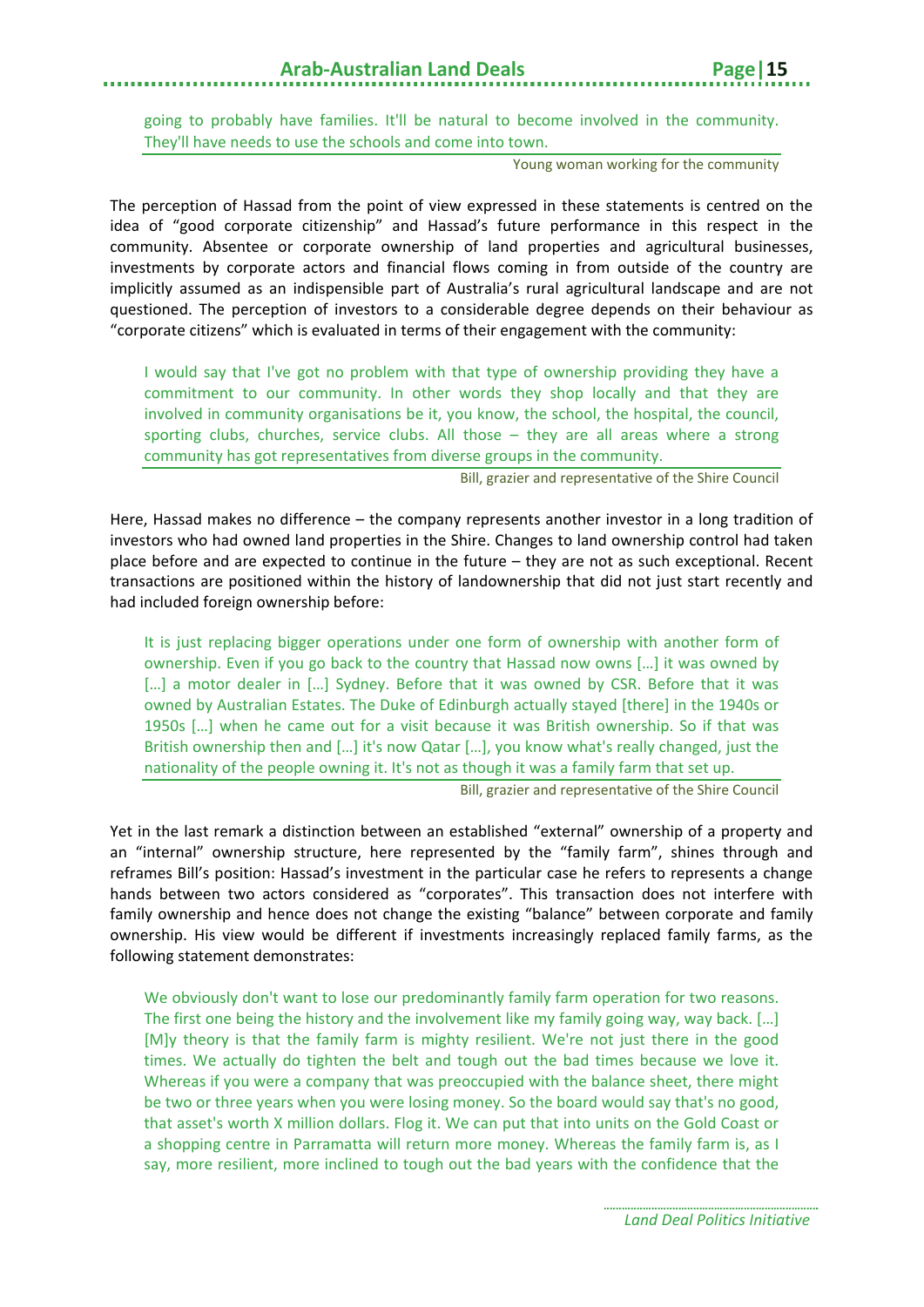good ones will come around. […] So yes, I'd be concerned if it started to impact on family farms.

Bill, grazier and representative of the Shire Council

While this later perspective strongly relates to the debate on the virtues of family versus corporate farming that has been going on for decades,<sup>[33](#page-19-0)</sup> the second view reflects the discourse around foreign ownership and food security as delineated above. From this perspective, Middle Eastern land ownership is closely identified not as a usual business operation but with the notion of food security, which makes a crucial difference. Harry, a local businessman who sells agricultural machinery in town, particularly articulates this perspective. Asked about his opinion on recent changes in land ownership, Harry says even though the new owners had not been there for a long time, the feelings he was getting off them were "different". In his view, the new landowners have another way of doing business, they would purchase agricultural material differently, and would, most importantly, care less about where they buy. He perceives the new owners as being less concerned about supporting the locals and as less community focused. He does not hide that he is strictly against foreign ownership and expresses himself with emphasis:

My personal view of foreign investment is they shouldn't be allowed to buy Australian country. Facilitator: Who shouldn't? Any investor. They can lease it, lease the country […] but they should never be able to own it. Facilitator: Who's foreign then? I'm just talking about anyone who is not an Australian citizen. Like any company, if it's got to be 51 per cent owned by Australia. […] I think we're selling our country out and I don't agree with it at all. […] [E]ven around here, there's six or seven farms in this district or more than that now, but I'm just saying that's a fairly big chunk of ground and then they've just bought a few more million over south and that. They're not buying shit country, they're buying good country.

Harry, agricultural businessman

What goes against the grain for Harry is the presence of an "exterritorialised" business that exploits Australian resources, while acting independently in terms of its operations and infrastructure as a means of repatriating agricultural production:

[T]hese companies are going to say well, we want sheep or whatever, we'll get a bloody heap of sheep here, get our own ship over, bugger the Aussies, we'll just grow them here, ship them out, same with the minerals, mines, cotton, wheat, whatever, we'll go and feed our country but we'll use Australian soil.

Harry, agricultural businessman

Even though change of landownership structure and foreign land ownership is not uncommon or unusual and can be considered as cyclical – as it was hinted in the grazier's perspective above and as it shines through in the following again – the issue of food security production also agitates Louise, as she discusses the topic with her husband Ryan, who is also a grazier:

R: I mean it has definitely changed. […] Before Hassad took [it] over […] it had changed as well. [T]hings are always changing. [I]t is a cyclical thing. I think the only thing that has really changed is the whole food security thing. […] L: How come we're so keen to get rid of it (with passion in her voice)?! That's what gets me. It really does, I mean, I just do not

 $\overline{a}$ 

<span id="page-19-0"></span><sup>&</sup>lt;sup>33</sup> For the debate on the role of family farming within rural transformations in Australia see, e.g., the articles collected by Pritchard and McManus (2000) and Pritchard et al. (2007).

*Land Deal Politics Initiative*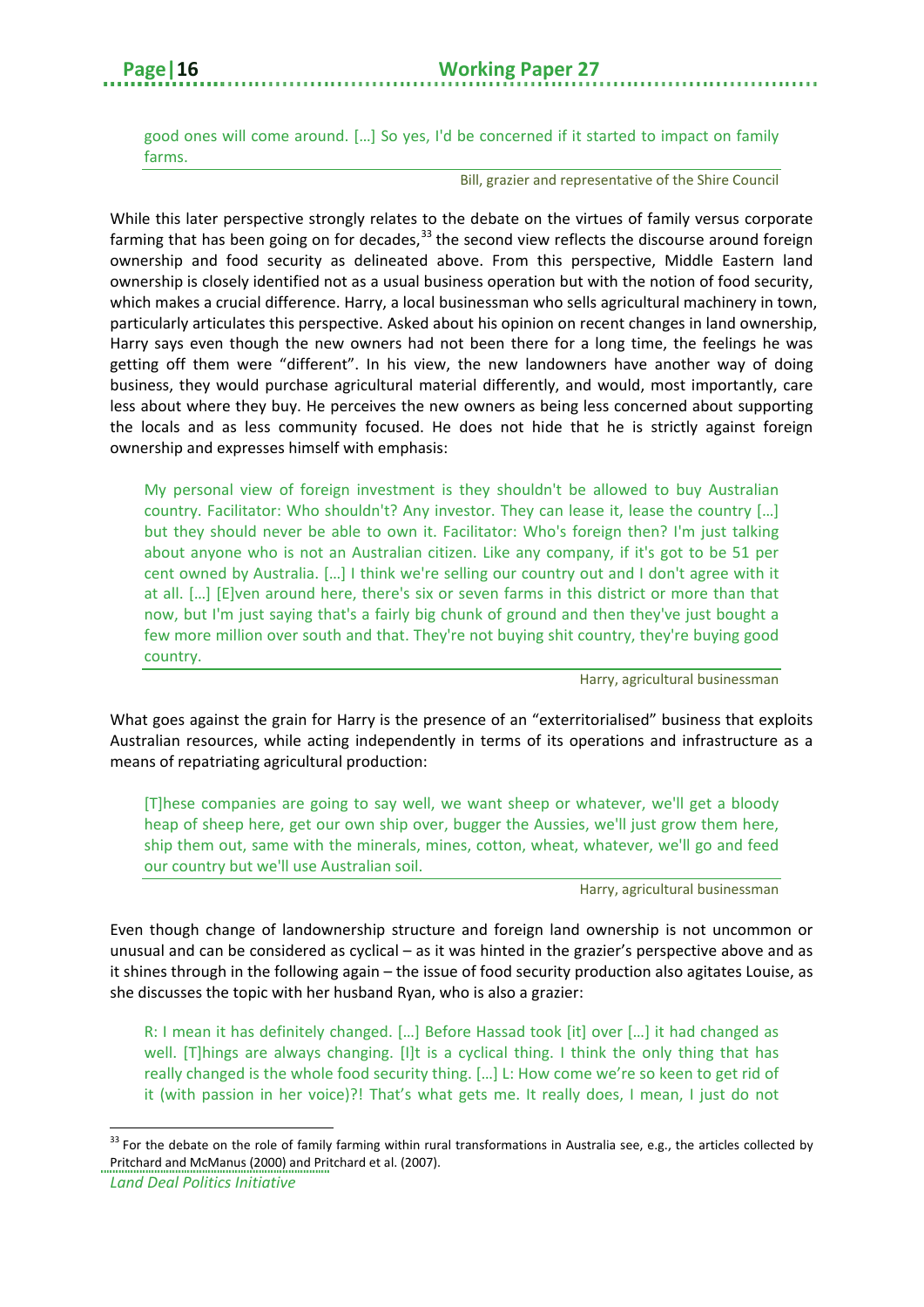understand that you can sell something as valuable as land which is a very valuable asset to someone else overseas to produce food, as in the case of Hassad, we won't get it, it'll all go back overseas to home.

Grazier Ryan and his wife Louise

As the discussion between Ryan and Louise continues, Ryan carries his thoughts about food security further and starts to reflect upon Australia's food production capacities and a potentially resulting moral responsibility from this capacity while in Louise's opinion everyone looks after his own interests first:

R: Do we have the right to say well, we are fortunate enough in Australia because we do have land mass […] and we have those sorts of resources, do we have the right to say 'well we'll have those for ourselves'? L: When it comes down to it I think you probably do. […] R: No, I'm talking about a moral responsibility to … L: Well, you've got to look after you own first, don't you. No? R: It doesn't have to be either or. But I mean there is a role of responsibility I would suggest to attempt to feed those or look after people less fortunate than we are. So if we've got the position there and we can do it … otherwise people are going to starve.

Grazier Ryan and his wife Louise

In addition to issues of food security and even possible moral responsibilities facing worldwide food shortage last but not least there are concerns about increasing concentration of resources and land, the future of rural families, and the question of their farm viability. In the competition over land, locals increasingly compete with much more powerful actors. As Ryan puts it, "it all comes back to the where you negotiate from a position of power". At the end of the day, the one with the money would get the tender. Even though some families were big enough to stay in the game, by and large a lot of families had been ruled out of the market – and often if families wanted to sell their land now they also had to approach companies due to a lack of other choices. Once companies started to aggregate, properties were truly out of the reach of family farmers, which is, in his view, a one-waystreet:

I think it very rarely shifts back to family farms. It tends to go only one way. Because you are making an asset grow, it's the whole point of the exercise, so then it becomes beyond the reach of the average family farm.

Ryan, grazier

Hassad's investment however once again adds another layer of power to corporate land ownership – if most family farms had not been able to compete with companies before, sovereign ownership certainly represents a further dimension for Ryan:

I think that the biggest shift that is happening now, which is the bit that I find scary, is it's not one company dealing with another, you might be taking on basically another company which has sovereign backing so you're not dealing with another company where you have some realistic competition, you are dealing with a government which has unlimited backing so you can't compete with that.

Ryan, grazier

The perceptions which have been presented as exemplary for the people living in the community of Warren show that for most of them foreign investment is not either a black or white issue but rather ambivalent mainly depending on the kind of investor and his engagement with rural life. What needs to be understood, however, is that foreign investment is considered as an inherent part of Australia's modern history since the beginning of European settlement with British, and more recently US,

> *Land Deal Politics Initiative*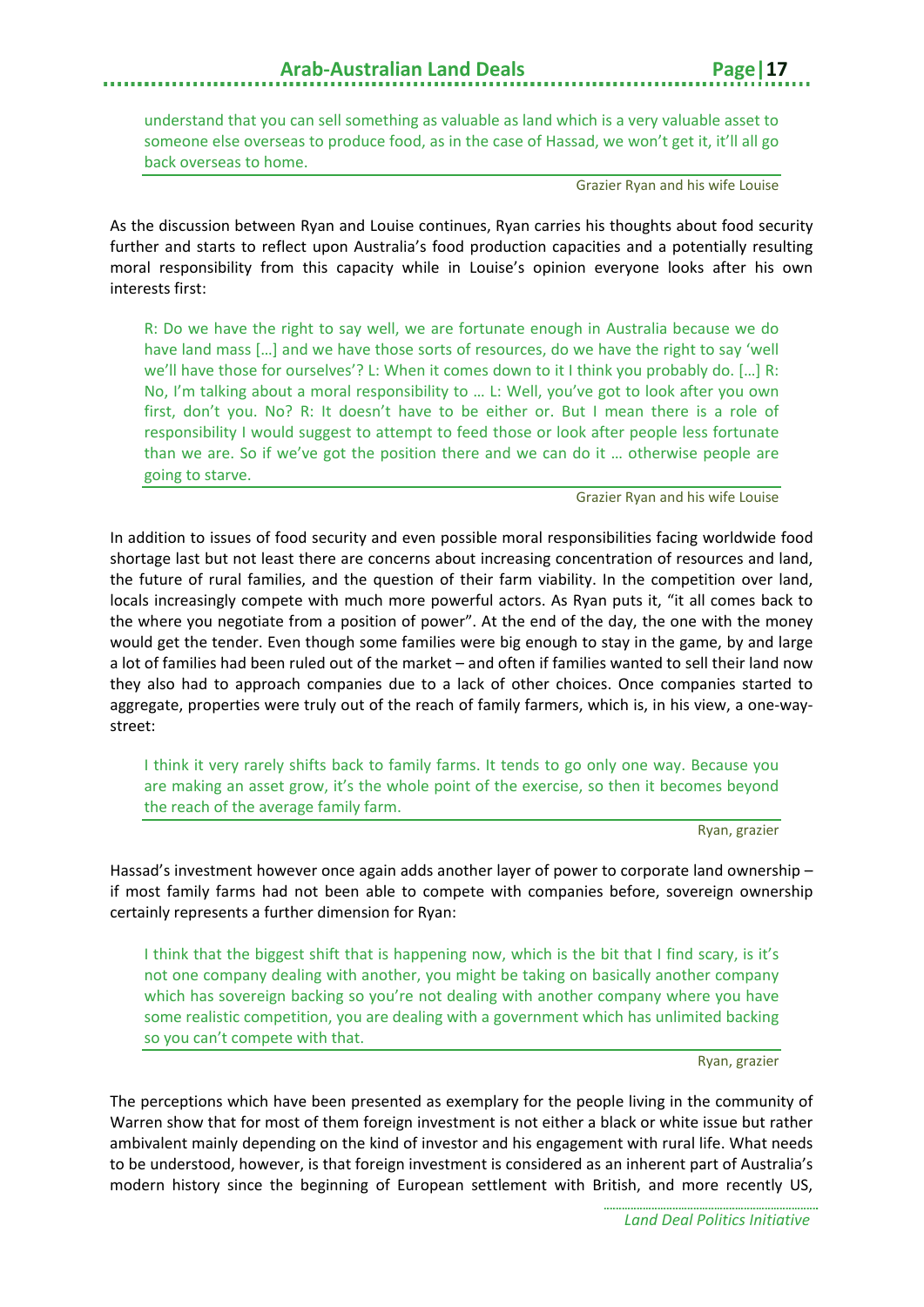funding assisting in agricultural expansion. In the context of the neoliberal doctrine, which conceptualises Australia as an economically open space depending on, and unambiguously welcoming, financial inflows, investments are overwhelmingly positively connoted. These assumptions also underlie community perspectives. Instead of belonging to a certain nationality it is rather the figure of the "good corporate citizen" – the commitment to the rural community – that investors are expected and at the same time hoped to satisfy. Nevertheless, discussions have also revealed that perceptions of foreign landownership crucially differ when it comes to food security – the impression of an exterritorialised food production for the sake of repatriation raises anger and opposition, though also moral reflections on responsibilities with respect to Australia's role in world food production. Moreover, local responses cannot be separated from their embeddedness within broader transformations of Australian agricultural landscape which have been characterised by increasing accumulation of power over resources in fewer hands and the struggle of communities and family farms to maintain the viability of rural lifestyles (Gray and Lawrence 2001).

As the discourse over food security emerged  $-$  and presumably also in response to it  $-$  Hassad Australia's public communication, transparency, and self-representation has changed including the shift from the original interest of food security to the emphasis on being a commercial investor. This was also highlighted during interviews with representatives of Hassad Australia. That is, while Hassad Australia had originally been founded with food security as a driver and the goal to "grow food and ship it to Qatar" the focus had changed and now relies upon "running the company as a commercial enterprise". The company shall now only fulfil a kind of "back up" function giving Qatar the capacity – "if it needs to" – to be able to buy the production. If not, the company would decide for the most profitable avenue to sell its produce. Thereby, Hassad Australia would become "a true investment of the Qatar investment authority creating commercial return and delivering it to their shareholders". Since its foundation Hassad Australia had exported less than 3% of its production and the rest has been sold through local abattoirs and livestock chains. Australia's strength would be that it could balance both, achieve the production but also the investment return. Another interviewee of the company further explains the difference between food security and commercial interests as follows:

Food security is just going out and securing the supply of food without regarding the cost, [...] they don't have to go and make a profit of it. Commercial outcome, [...] they are going to make money and they are going to give a dividend return to the investor, so the Qatari government is investing as an investor into Hassad Australia with the aim at long term they will get an investment return out of that because it's a commercial decision. [...] You cannot understand how different a driver it puts on the whole programme, from a food security to a commercial outcome is a big difference.

Representative of Hassad Australia

In his understanding, this shift makes the crucial difference between being a "land grabber" – a noncommercial investor for food security – and a commercially-oriented business representing the "good" investment. Despite this interpretation, the issue of food security remains slightly opaque: In case of a hypothetical food shortage, Hassad Australia's "back up" function means that the parent company Hassad Food has the right to make the first offer on production but would have to buy it at world market price. Nevertheless, "at the end of the day we are one hundred per cent owned by our parent company and they have the ability if they want to say actually this year we'd like to buy all your grain, that's fine, that just a commercial decision again" (representative of Hassad Australia). In addition to fulfilling strategic interests by certain factions of public and private actors across Qatar and Australia, Hassad's investment blurs the boundaries between food security interests, commercial rationales, and financial interests with regard to returns from farmland investment. In this respect,

*Land Deal Politics Initiative*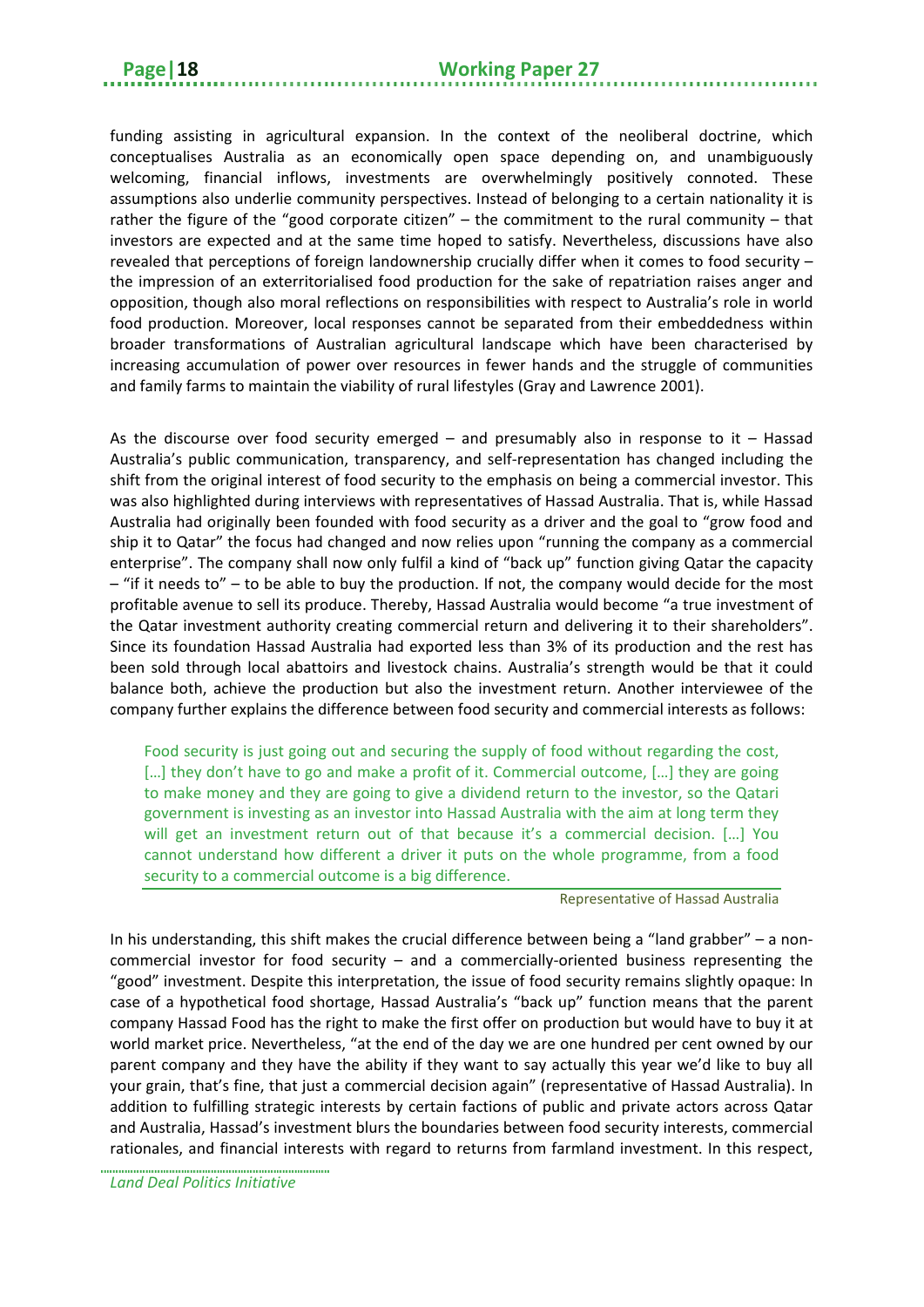these land deals represent a case in which recent trends in global farmland investments within the context of food security and financialisation of agriculture merge. Last but not least, the company also started to deal more proactively with its negative image of "food security grabber" in pursuing a better marketing of the company including a certain "transparency campaign". This development is in line with Woertz's observation that Qatar seeks to avoid portraying its agricultural initiatives as narrowly focused on national food security and rather prefers to align itself with international concerns (Woertz 2013b, 97). Hassad Australia launched a new website in 2012, providing information on farm operations, pictures of agricultural holdings and staff members, and announcements of ethics (e.g. regarding "valuing people" or animal welfare). It reads as a strong emphasis of the "Australianness" of the company and expresses its community engagement and commitment to be "a good corporate citizen":<sup>[34](#page-22-1)</sup>

[T]he success of the business is underpinned by the strength and experience of its Australian property managers and operators who strive for excellence in productivity and sustainability. The company is a committed investor in Australian agriculture for the long term and will look to partner with key research organisations and invest in research and development to support future innovation. [Hassad Australia] strives to be an organisation that excels in its corporate responsibilities by being a good corporate citizen and actively contributing to and supporting the local communities where it operates.

http://www.hassad.com.au/Aboutus.aspx; 07.10.2012

#### <span id="page-22-0"></span>**6 Conclusion**

**.** 

Contrary to the bulk of literature on recent land deals focusing on the global South, this paper has investigated investments from the Arab Gulf targeting agricultural land properties in Australia and argued that they constitute a case study of a reverse constellation of land acquisitions. That is, farmland investments in the recent "rush for land" have mainly targeted countries in Sub-Saharan Africa, Asia, and South America often characterised by weak infrastructures, less industrialised agriculture, small-scale farming, authoritative regimes, few possibilities of political participation, and their own food insecurity. In all these respects Australia represents a counter example: more than 90% of domestically consumed food is Australian produced, Australia has one of the most industrialised and sophisticated agricultural sectors worldwide, and agriculture is – in productivist terms – highly efficient, widely unsubsidised, and export-oriented. In worldwide comparison, agricultural operations are massive and the result of long processes of consolidation and integration since neoliberalism has become the reigning political principle since 1980s. Within this doctrine, Australia's economy is conceptualised as an "open space" unequivocally welcoming foreign direct investment. Due to these characteristics and despite comparatively high land prices Australia has increasingly moved into the focus of farmland investors who are seeking for secure investment opportunities, high yields and returns, and in some cases aim to produce food for their own populations. The Gulf States with few natural resources for food production and which have recently experienced market-related food insecurity are one of the main actors pushing forward global investments in farmland, with Australia as one of the target countries. These developments reflect an emergent shift towards a new "food security mercantilism" (McMichael 2013) within an environment of changing global balances of power beyond the traditional "North–South" and "East– West" axes (Margulis and Porter 2013). The case study of the Hassad Food Company has demonstrated that both power balances between Australia and the Gulf, and the aspect of food security, are not one-dimensional. Rather, the actors as well as the interests they represent and promote are multi-layered. Qatar's choice of Australia as target country for land investments is at

<span id="page-22-1"></span><sup>&</sup>lt;sup>34</sup> This message is also communicated in presentations held by representatives of Hassad Australia for Australian business and agricultural audiences (cf. McKeon 2012, Corbett 2013).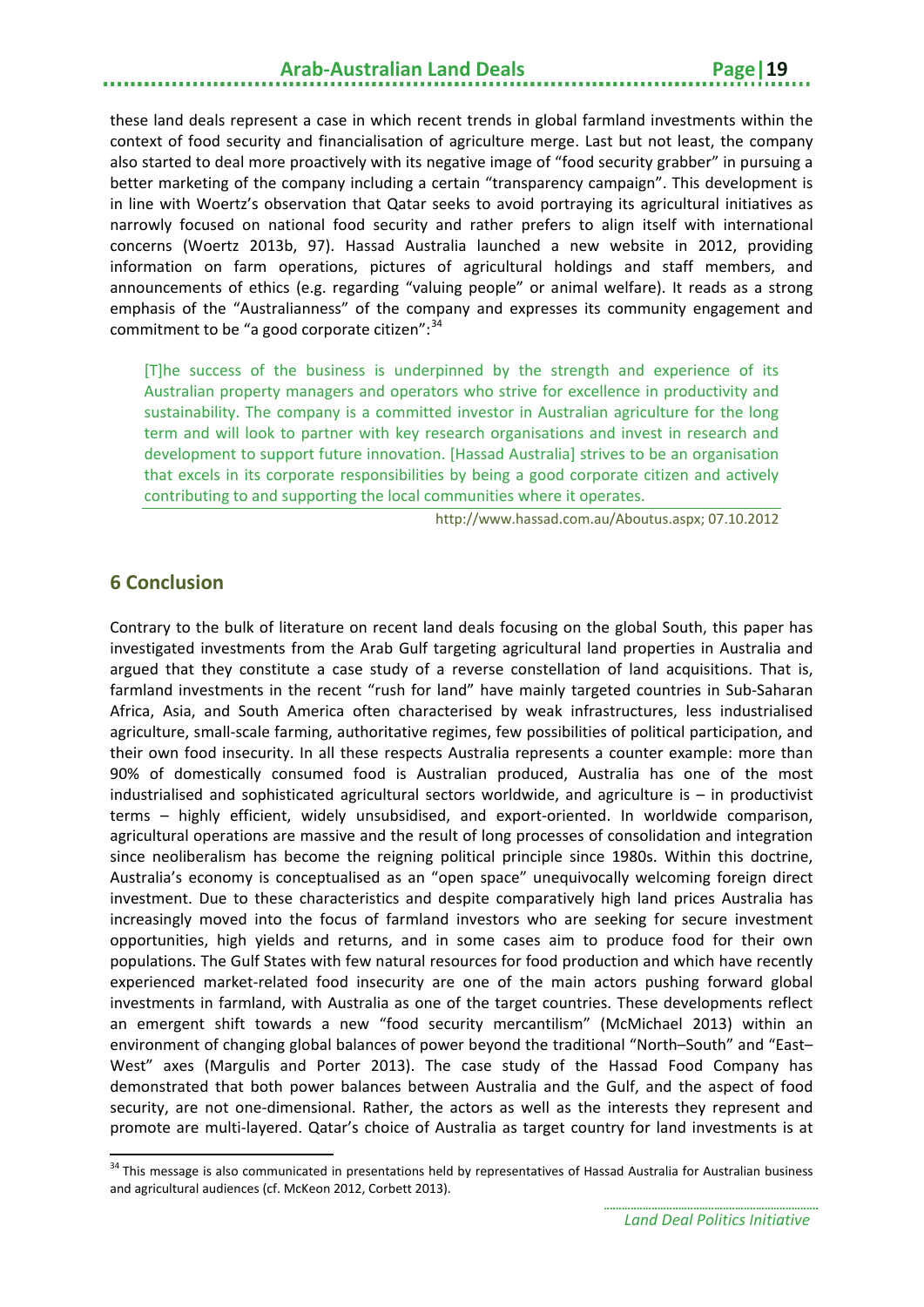least partly the result of Australian consultants advising the Qatar National Food Security Programme on food security issues. Australia is favoured as a worthwhile investment country and the setting up of Hassad's Australian subsidiary Hassad Australia as well as land purchases are facilitated and accommodated by Australian partner organisations which, in turn, pursue their own business interests in the Arab Gulf. Large-scale land deals are thus the result of strategic alliances between actors on both sides. Increasing media reporting has, however, led to increasing public concerns about changes in agricultural land ownership and a fierce debate across political factions has emerged. It is important to note that Hassad's investments in Australia are the result of a democratically legitimised process during which approval by the elected Treasurer and the Foreign Investment Review Board has been achieved. Attempts to alter current legislation accordingly have had to address Australia's foreign investment regime. Apart from vivid media attention, "resistance" in Australia has thus mainly been carried out via making use of constitutional legislation and processes pushed forward by different political factions. By these means, the topic has been reviewed by different democratic institutions including the opportunity for citizens to participate via submissions or in public hearings and to be kept informed by online published reports. This process of renegotiation of current legislation has just been taken to a further round and is far from being resolved. While lacking availability of data in order to appropriately estimate the issue was one of the core outcomes, food security has been at the very heart of the discourse preliminary culminating in considering investments for the sake of another nation's food security as a threat to Australia's sovereignty. Correspondingly, Hassad Australia has crucially altered its public communication from the original driver food security to a strong emphasis on its commercial, and furthermore, Australian and community-concerned character including a new stance on transparency. Nevertheless, being owned by Qatar's sovereign wealth fund, the sovereign character of the company remains and – despite its commercial orientation  $-$  its assumed function as "food security back up" remains prominent. Ultimately it is up to interpretation of which interests, food security, commercial business or farmland investment returns are paramount. And perhaps it is all three, together. Shifting communication, announcements, and rhetoric have nevertheless shed light on how recent trends within the global agrifood system intersect and overlap. Community perceptions – as it has been illustrated using the example of the Warren Shire – have strongly focused on the issue of food security. But, independent of investors' nationalities, concerns expressed also reflect much broader transformations in rural Australia regarding the relationship between family and corporate farming or changes in and accumulation of access to natural resources. This demonstrates that even in a context which is as fundamentally different from the global South as Australia, (family) farmers are in risk of being driven out of farming. Recent investments just add another layer to processes of consolidation for which the way has been paved for by almost three decades of deregulation and commitment to market-oriented policy and free trade. This policy milieu has not only impacted on investments in farmland but has also led to the restructuring of other parts of the economy, including agribusiness which has a high level of foreign ownership. Nonetheless, in the Australian context, land has gained much more attention and is the by far more emotionally sensitive issue, even more if investments relate to its very core function of providing food security. As the worldwide interest in farmland acquisition clearly demonstrates, the value of land is perceived as decisively different even in a context as deeply committed to foreign investment as Australia. If this unique position should indeed be exclusively ascribed to land or whether control over further levels of the food chain is not as equally important to food security still remains debatable.

<span id="page-23-0"></span>

*Land Deal Politics Initiative*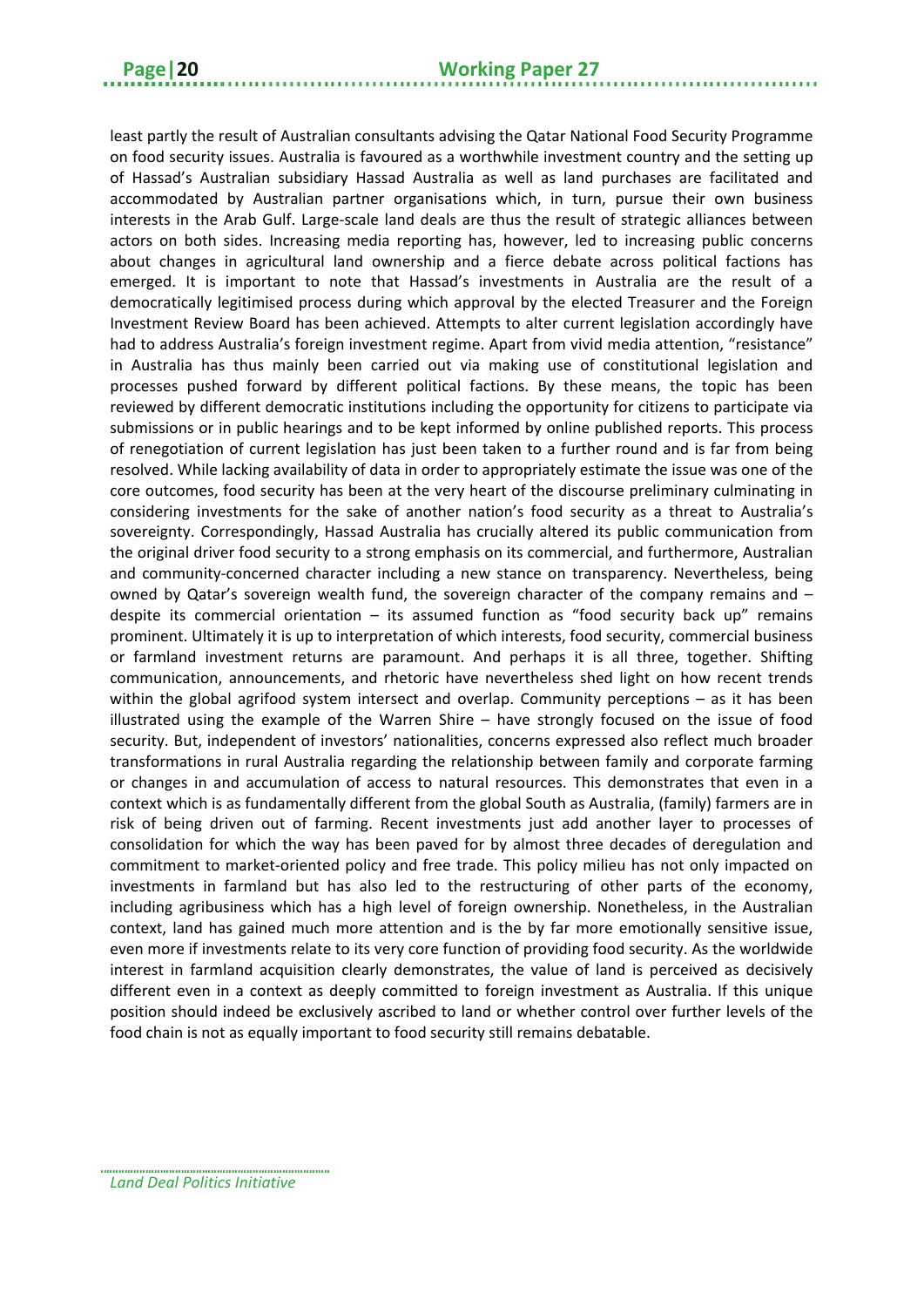#### **Arab-Australian Land Deals**

#### **Literature**

- **1.** AACo (Australian Agricultural Company Limited) (2011): *Annual Report 2011*. Brisbane. [URL: [www.aaco.com.au/media/65274/aaco\\_annual\\_report\\_2011\\_20120131102718107.pdf;](http://www.aaco.com.au/media/65274/aaco_annual_report_2011_20120131102718107.pdf) 11.12.2012].
- **2.** AACo (Australian Agricultural Company Limited) (2009): *Annual Report 2009*. Brisbane [URL: [www.aaco.com.au/media/76455/2009\\_annual\\_report.pdf](http://www.aaco.com.au/media/76455/2009_annual_report.pdf) ; 11.12.2012].
- **3.** ABC (2013a): Senators fear Australia losing control of farmland (by Simon Cullon), ABC News 27.02.2013 [URL: [http://www.abc.net.au/news/2013-02-27/senators-fear-australia-losing](http://www.abc.net.au/news/2013-02-27/senators-fear-australia-losing-control-of-farmland/4542962)[control-of-farmland/4542962;](http://www.abc.net.au/news/2013-02-27/senators-fear-australia-losing-control-of-farmland/4542962) accessed 02.05.2013].
- **4.** ABC (2013b): *Clash of concerns over foreign ownership of Australian agriculture* (by Emily Bourke), ABC News 01.03.2013 [URL:

[http://www.abc.net.au/worldtoday/content/2013/s3701228.htm;](http://www.abc.net.au/worldtoday/content/2013/s3701228.htm) accessed 02.05.2013].

- **5.** ABC (2012): *Absentee Landlords* (by Tim Lee), ABC broadcast 01.07.2012 [URL: [http://www.abc.net.au/landline/content/2012/s3536454.htm;](http://www.abc.net.au/landline/content/2012/s3536454.htm) accessed 28.11.2012].
- **6.** ABC (2010a): *Does Australia risk losing control of its food resources?* (by Stephen Crittenden), ABC News 25.07.2010 [URL: [http://www.abc.net.au/news/specials/selling-the-farm-part-1/;](http://www.abc.net.au/news/specials/selling-the-farm-part-1/) accessed 11.12.2012].
- **7.** ABC (2010b): *Does Australia need a food security plan?* (by Stephen Crittenden), ABC News 25.07.2010 [URL: [http://www.abc.net.au/news/specials/selling-the-farm-part-2/;](http://www.abc.net.au/news/specials/selling-the-farm-part-2/) accessed 11.12.2012].
- **8.** ABS (Australian Bureau of Statistics): [URL: [http://www.abs.gov.au/;](http://www.abs.gov.au/) 13.12.2012].
- **9.** Al-Hazzaa, H., Abahussain, N. S., Al-Sobayel, H. I., Qahwaji, D. M., and Musaiger, A. O. (2012): Lifestyle factors associated with overweight and obesity among Saudi adolescents. In: *BMC Public Health* 12 (354).
- **10.** Allan, J. A., Keulertz, M., Sojamo, S. and Warner, J. (eds) (2013): Handbook of Land and Water Grabs in Africa: Foreign Direct Investment and Food and Water Security. Abingdon: Routledge.
- **11.** Al-Obaid, A. A. (2010): *King Abdullah's Initiative for Saudi Agricultural Investment Abroad: A Way for Enhancing Saudi Food Security*. Presentation at the Expert Group Meeting on "Achieving Food Security in Member Countries in Post-crisis World", Islamic Development Bank, Jeddah 2-3 May 2010.
- **12.** Australian Farm Journal (2011): *Top 10 sheep flock moves demonstrate optimism surrounding wool and meat*. October 2011.
- **13.** BAMS (Bydand Agricultural Management Services) (n.d.): *Company Profile*. Brisbane, Australia.
- **14.** Basher, S. A., Raboy, D. G., Kaitibie, S., and Hossain, I. (2012): *The economics of food security in Arab micro states: preliminary evidence from micro data*. MPRA paper 39357, Munich.
- **15.** Bath, V. (2012): Foreign Investment, the National Interest and National Security Foreign Direct Investment in Australia and China. In: *Sydney Law Review* 34 (5), 5–34.
- **16.** Biberovic, N. (2008): Water and Agriculture Issues in the Gulf. In: *Gulf Monitor* Issue 7, 30–34.
- **17.** Bohle, H. G. and Watts, M. (1994): Climate change and social vulnerability. Toward a sociology and geography of food insecurity. In: *Global Environmental Change* (1), 37–48.
- **18.** Borras Jr., S. M., Hall, R., Scoones, I., White, B., and Wolford, W. (2011a): Towards a better understanding of global land grabbing: an editorial introduction. In: *The Journal of Peasant Studies* 38 (2), 209–216.
- **19.** Borras Jr., S. M., McMichael, P. and Scoones, I. (eds) (2011b): *The Politics of Biofuels, Land and Agrarian Change*. London/New York: Routledge.
- **20.** Breisinger, C., Ecker, O., and Al-Riffai, P. (2011): *Economics of the Arab Awakening: From Revolution to Transformation and Food Security*. International Food Policy Research Institute Policy Brief 18, May 2011.
- **21.** Breisinger, C., van Rheenen, T. Teunis, Ringler, C., Pratt, A. N., Minot, N., Aragon, C., Yu, B., Ecker, O., and Zhu, T. (2010): *Food Security and Economic Development in the Middle East and North*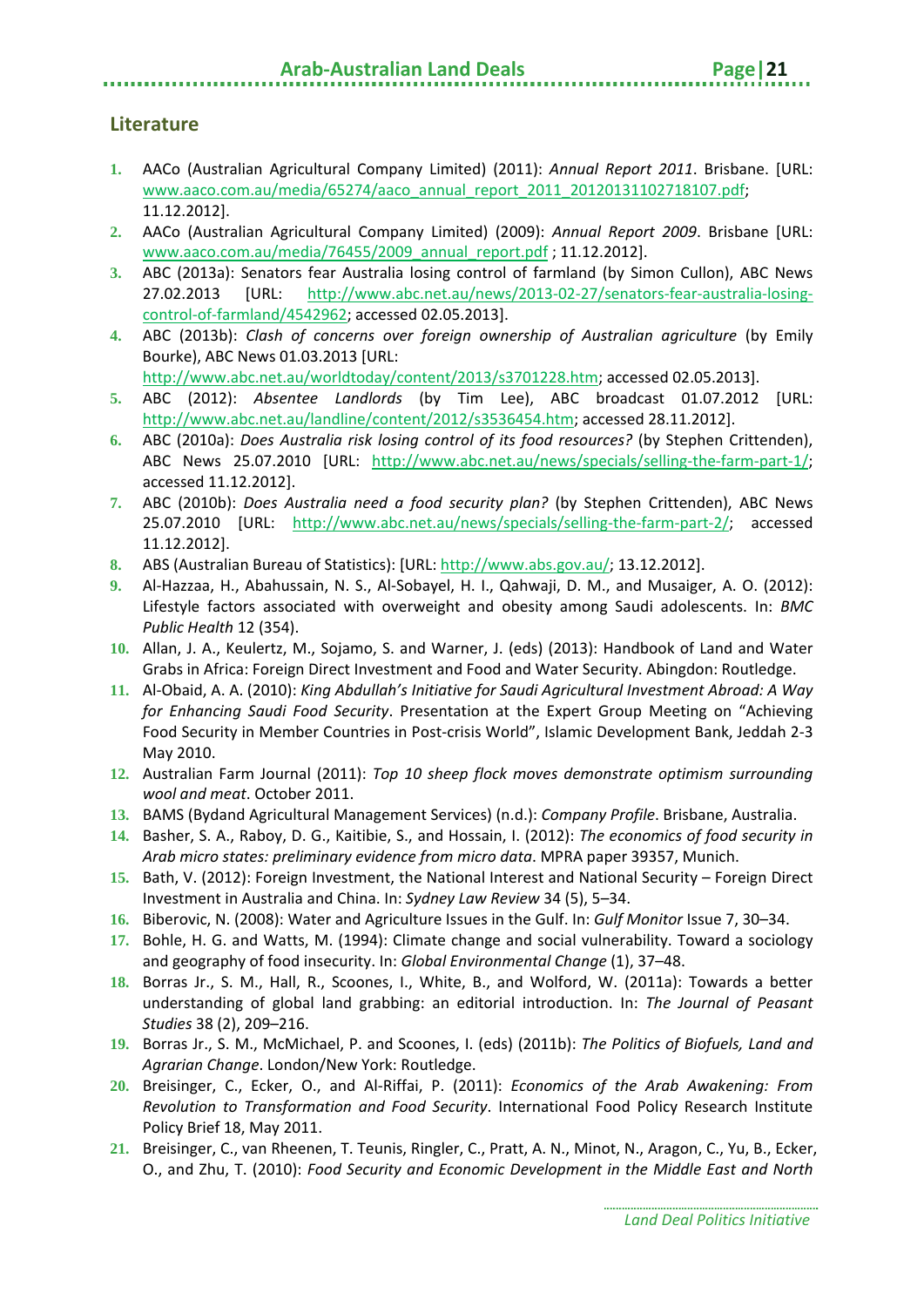*Africa – Current State and Future Perspectives*. IFPRI Discussion Paper 00985. Washington, D.C.: International Food Policy Research Institute (IFPRI).

- **22.** Broadbent, J. and Pritchard, B. (2011): Is Farmland 'Up for Grabs'? Patterns of Land Ownership in Rural NSW. In: *Farm Policy Journal* 8 (2), 11–19.
- **23.** Burch, D. and Lawrence, G. (2009): Towards a third food regime: Behind the transformation. In: *Agriculture and Human Values* 26, 267–279.
- **24.** Bydand Agricultural Management Services: [URL: http://www.bydand.com.au/; accessed 13.12.2012].
- **25.** CIA World Factbook 2012: Qatar. [https://www.cia.gov/library/publications/the-worldfactbook/geos/qa.html; accessed 24.11.2012].
- **26.** Coalition Working Group (2012): *The Coalition's Discussion Paper on Foreign Investment in Australian Agricultural Land and Agribusiness*. August 2012 [URL: [www.liberal.org.au/Share/Foreign\\_investment\\_discussion\\_paper.pdf](http://www.liberal.org.au/Share/Foreign_investment_discussion_paper.pdf) ; accessed 13.12.2012.].
- **27.** Cotula, L. (2012): The international political economy of the global land rush: A critical appraisal of trends, scale, geography and drivers. In: *The Journal of Peasant Studies* 39 (3-4), 649–680.
- **28.** Cotula, L., Vermeulen, S., Leonard, R., and Keeley, J. (2009): *Land grab or development opportunity? Agricultural investment and international land deals in Africa*. London/Rome: IIED, FAO and IFAD.
- **29.** Corbett, J. (2013): *Foreign Investment in Australian Agriculture: A Current Perspective*. Presentation at the Trade & Investment Queensland International Investment Forum, 8 March 2013 [URL:

www.export.gld.gov.au/Pdfs/John\_Corbett\_-\_Trade\_\_Investment\_Qld\_8\_March\_2013.pdf; accessed 03.05.3013].

- **30.** Daniel, S. (2011): Land Grabbing and Potential Implications for World Food Security. In: Behnassi, Mohamed, Shahid, Shabbir A., and D'Silva, Joyce (eds) (2011): *Sustainable Agricultural Development. Recent Approaches in Resource Management and Environmentally-Balanced Production Enhancement*. Dordrecht et al.: Springer, 25–42.
- **31.** Deininger, K. and Byerlee, D., with Lindsay, J., Norton, A., Selod., H. and Stickler, M. (2011): *Rising Global Interest in Farmland. Can It Yield Sustainable and Equitable Benefits?* Washington, D.C.: The World Bank.
- **32.** De Schutter, O. (2011): How not to think of land-grabbing: three critiques of large-scale investments in farmland. In: *The Journal of Peasant Studies* 38 (2), 249–279.
- **33.** Economics Legislation Committee (2011): *Foreign Acquisitions Amendment (Agricultural Land) Bill 2010*. The Senate, June 2011 [ URL: [http://www.aph.gov.au/Parliamentary\\_Business/Committees/Senate\\_Committees?url=econom](http://www.aph.gov.au/Parliamentary_Business/Committees/Senate_Committees?url=economics_ctte/foreign_acquisition_farmland_2011/report/index.htm) [ics\\_ctte/foreign\\_acquisition\\_farmland\\_2011/report/index.htm;](http://www.aph.gov.au/Parliamentary_Business/Committees/Senate_Committees?url=economics_ctte/foreign_acquisition_farmland_2011/report/index.htm) accessed 28.11.2012].
- **34.** Elhadj, E. (2008): Saudi Arabia's Agricultural Project: From Dust to Dust. In: *Middle East Review of International Affairs Journal* 12 (2), 29–37.
- **35.** Elhadj, E. (2006): *Experiments in Achieving Water and Food Self- Sufficiency in the Middle East: The Consequences of Contrasting Endowments, Ideologies, and Investment Policies in Saudi Arabia and Syria*. Boca Raton: Dissertations.com.
- **36.** El Kharraz, J., El-Sadek, A., Ghaffour, N., and Mino, E. (2012): Water scarcity and drought in WANA countries. In: *Procedia Engineering* 33, 14–29.
- **37.** Foreign Acquisitions Amendment (Agricultural Land) Bill 2010: *A Bill for an Act to amend the Foreign Acquisitions and Takeovers Act 1975 to control acquisitions of interests in agricultural land, and for related purposes* [URL: [http://www.comlaw.gov.au/Details/C2010B00279,](http://www.comlaw.gov.au/Details/C2010B00279) accessed 28.11.2012].
- **38.** Foreign Investment Review Board: [http://www.firb.gov.au/content/default.asp; accessed 07.10.2012].

*Land Deal Politics Initiative*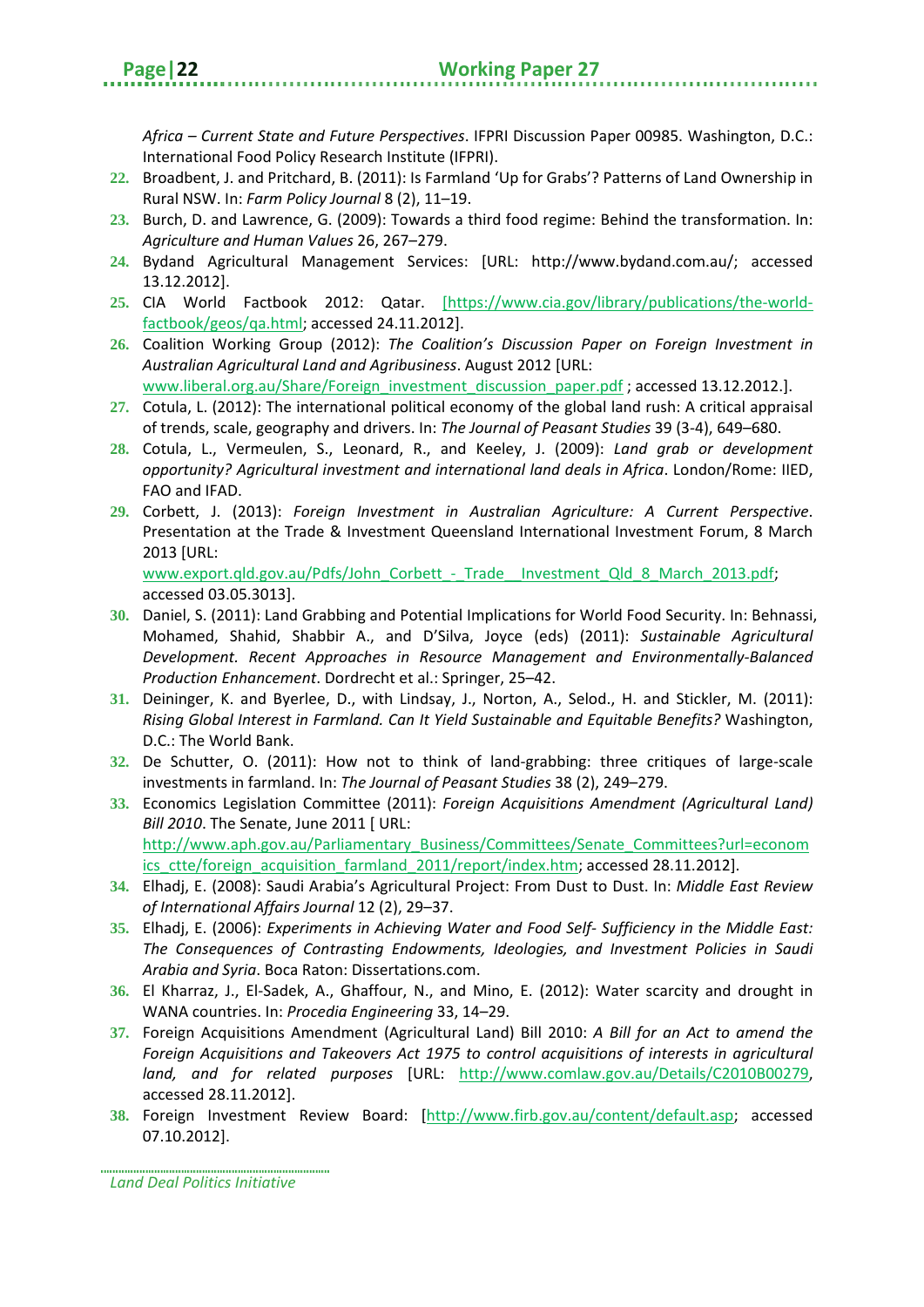- 
- **39.** GRAIN (2008): *Seized! The 2008 Land Grab for Food and Financial Security*. October, [http://www.grain.org/article/entries/93-seized-the-2008-landgrab-for-food-and-financial](http://www.grain.org/article/entries/93-seized-the-2008-landgrab-for-food-and-financial-security)[security,](http://www.grain.org/article/entries/93-seized-the-2008-landgrab-for-food-and-financial-security) 27.11.2012.
- **40.** Gray, I. and Lawrence, G. (2001): *A Future for Regional Australia: Escaping Global Misfortune*. Cambridge: Cambridge University Press.
- **41.** Gulf Cooperation Council: [URL: [http://www.gcc-sg.org/;](http://www.gcc-sg.org/) accessed 09.12.2012].
- **42.** Gulf Times (2010): *Senator seeks investment from Qatar in Australia* (by Peter Townson), 29 April 2010.
- **43.** Hassad Australia: [URL [http://www.hassad.com.au/Home.aspx;](http://www.hassad.com.au/Home.aspx) accessed 07.10.2012].
- **44.** Hassad Food: [URL: [http://www.hassad.com/;](http://www.hassad.com/) accessed 07.10.2012]
- **45.** Human Rights Watch (2012): *Qatar*. Country summary, January 2012, [URL: [www.hrw.org/sites/default/files/related\\_material/qatar\\_2012.pdf;](http://www.hrw.org/sites/default/files/related_material/qatar_2012.pdf) accessed 27.12.2012].
- **46.** Keogh, M. (2012): An overview of the challenges and opportunities associated with foreign ownership of Australian agricultural land and agri-businesses [URL: [www.ioa.uwa.edu.au/\\_\\_data/assets/pdf\\_file/0006/2151690/1Mick-Keogh-Keynote-address](http://www.ioa.uwa.edu.au/__data/assets/pdf_file/0006/2151690/1Mick-Keogh-Keynote-address-speech.pdf)[speech.pdf;](http://www.ioa.uwa.edu.au/__data/assets/pdf_file/0006/2151690/1Mick-Keogh-Keynote-address-speech.pdf) accessed 10.12.2012].
- **47.** Land Matrix: [URL: landportal.info/landmatrix; accessed 09.12.2012].
- **48.** Larder, N., Sippel, S. R. and Lawrence, G. (2013): Situating Financialisation within Changing Land Control: New Forms of Farm Ownership in New South Wales, forthcoming 2013.
- **49.** Lawrence, G., Richards, C. and Lyons, K. (2012): Food security in Australia in an era of neoliberalism, productivism and climate change. In: *Journal of Rural Studies*, 1–10.
- **50.** Margulis, M. E., McKeon, N. and Borras, S. M. (2013): Land Grabbing and Global Governance: Critical Perspectives. In: *Globalizations* 10 (1), 1–23.
- **51.** Margulis, M. E. and Porter, T. (2013): Governing the Global Land Grab: Multipolarity, Ideas, and Complexity in Transnational Governance. In: *Globalizations* 10 (1), 65–86.
- **52.** Markaz Research (2012): *GCC Demographic Shift. Intergenerational risk-transfer at play*. Safat, Kuwait.
- **53.** McMichael, P. (2009): A food regime analysis of the 'world food crisis'. In: *Agriculture and Human Values* 26, 281–295.
- **54.** McMichael, P. (2012): The land grab and corporate food regime restructuring. In: *The Journal of Peasant Studies* 39 (3-4), 681–701.
- **55.** McMichael, P. (2013): Land Grabbing as Security Mercantilism in International Relations. In: *Globalizations* 10 (1), 47–64.
- **56.** McKeon, T. (2012): *Investment in Australian Agriculture: Long Term Strategies*. Presentation at the 2012 Australia Arab Business Forum and Expo, 5 June 2012 [URL: <http://www.austarab.com.au/LiteratureRetrieve.aspx?ID=105613> ; accessed 03.05.2013].
- **57.** Moir, B. (2011): *Foreign investment and Australian agriculture*. Rural Industries Research and Development Corporation/Australian Bureau of Agricultural and Resource Economics and Science, Canberra [URL: [https://rirdc.infoservices.com.au/downloads/11-173;](https://rirdc.infoservices.com.au/downloads/11-173) accessed 13.12.2012].
- **58.** Musaiger, A. O., Takruri, H. R., Hassan, A. S., and Abu-Tarboush (2012): Food-Based Dietary Guidelines for the Arab Gulf Countries. In: *Journal of Nutrition and Metabolism* Volume 2012.
- **59.** Ng, S. W., Zaghloul, S., Ali, H. I., Harrison, G., and Popkin, B. M. (2011): The prevalence and trends of overweight, obesity and nutrition-related non-communicable diseases in the Arabian Gulf States. In: *Obesity Reviews* (12), 1–13.
- **60.** Patel, R. and McMichael, P. (2009): A Political Economy of the Food Riot. In: *Review, A Journal of the Fernand Braudel Center* 12(1), 9–35.
- **61.** PRD nationwide (2012): *Foreign Ownership of Primary Production Land in NSW*. First Quarter 2012.
- **62.** Pritchard, B., Burch, D. and Lawrence, G. (2007): Neither 'family' nor 'corporate' farming: Australian tomato growers as farm family entrepreneurs. In: *Journal of Rural Studies* 23, 75–87.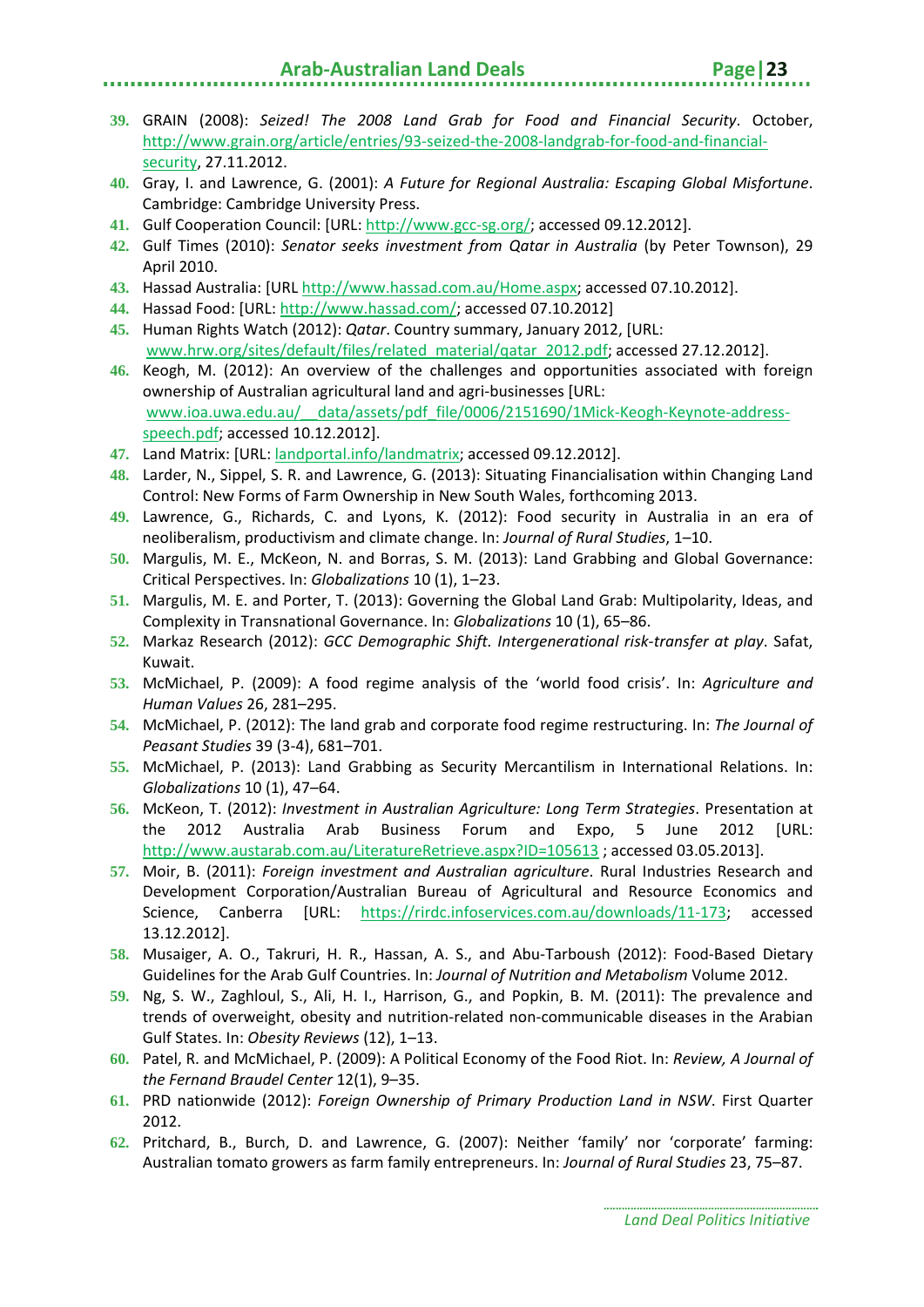- **63.** Pritchard, B. and McManus, P. (2000): *Land of Discontent: The Dynamics of Change in Rural and Regional Australia*. Sydney: University of New South Wales Press.
- **64.** Pritchard, B., Neave, M., Hickey, D. and Troy, L. (2012a): *Rural Land in Australia: A framework for the measurement and analysis of nationwide patterns of ownership change, aggregation and fragmentation*. Rural Industries Research and Development Corporation Publication No. 12/038.
- **65.** Pritchard, B., Neave, M., Hickey, D. and Troy, L. (2012b): *Rural Land in New South Wales: Spatial Patterns of Ownership Change, Aggregation and Fragmentation*. Rural Industries Research and Development Corporation Publication No. 12/128.
- **66.** Qatar Census (2010): [URL[: http://www.qsa.gov.qa/QatarCensus/](http://www.qsa.gov.qa/QatarCensus/) ; accessed 07.10.2012].
- **67.** QNFSP (Qatar National Food Security Programme): [URL:<http://www.qnfsp.gov.qa/> ; accessed 07.10.2012].
- **68.** QNFSP (2012): *The Economics of food imports in Qatar*. Economic Brief, Issue 1.
- **69.** Raouf, M. A. (2008): Climate Change Threats, Opportunities, and the GCC Countries. In: *The Middle East Institute Policy Brief* 12, Washington.
- **70.** Rulli, M. C., Saviori, A. and D'Odorico (2013): Global land and water grabbing. In: *Proceedings of the National Academy of Science of the United States of America* January 2, 1–6.
- **71.** Rural Affairs and Transport References Committee (2012): *Examination of the Foreign Investment Review Board National Interest Test. Interim report: Tax arrangements for foreign investment in agriculture and the limitations of the Foreign Acquisitions and Takeovers Act*. The Senate, November 2012 [URL:

www.aph.gov.au/Parliamentary\_Business/Committees/Senate\_Committees?url=rrat\_ctte/firb [2011/interim\\_report/report.pdf](http://www.aph.gov.au/Parliamentary_Business/Committees/Senate_Committees?url=rrat_ctte/firb_2011/interim_report/report.pdf); accessed 11.12.2012].

- **72.** Russell, J. A. (2011): Environmental Security and Regional Stability in the Persian Gulf. In: *Middle East Policy* 16 (4), 90–101.
- **73.** Sfakianakis, J. and Woertz, E. (2007): *Foreign Investment Strategies of GCC Countries*. Paper presented at the Eight Mediterranean Social and Political Research Meeting, Florence & Montecatini Terme, 21–25 March 2007, organized by the Mediterranean Programme of the Robert Schuman Centre for Advanced Studies at the European University Institute.
- **74.** Shah, M. (2010): *Gulf Cooperation Council food security: balancing the equation*. Commentary of 25 April 2010 on nature.com [doi:10.1038/nmiddleeast.2010.141; accessed 24.11.2012).
- **75.** Sharma, R. (2011): *Food Export Restrictions: Review of the 2007-2010 Experience and Considerations for Disciplining Restrictive Measures*. FAO Commodity and Trade Policy Research Working Paper 32, FAO 2011.
- **76.** Shepherd, B. (2012): *GCC States' Land Investments Abroad. The Case of Cambodia*. Center for International and Regional Studies, Georgetown University School of Foreign Service in Qatar.
- **77.** Sovereign Wealth Fund Institute: [URL: [http://www.swfinstitute.org/swfs/qatar-investment](http://www.swfinstitute.org/swfs/qatar-investment-authority/)[authority/](http://www.swfinstitute.org/swfs/qatar-investment-authority/) ; accessed 06.10.2012].
- **78.** Spiess, A. (2012): Food Security in the GCC Economics. In: Ramady, M. A. (ed) (2012): *The GCC Economies: Stepping Up To Future Challenges*. New York: Springer, 85–98.
- **79.** The Age (2010): *Australia should look to its own food security, before all the farm is sold* (by Paul Myers), 14 October 2010 [URL: http://www.theage.com.au/opinion/society-andculture/australia-should-look-to-its-food-security-before-all-the-farm-is-sold-20101013- 16jyw.html; accessed 11.12.2012].
- **80.** The Age (2011): *Qatar land grab angers bush* (by Cameron Houston and Royce Millar), 19 June 2011 [URL: http://www.theage.com.au/victoria/qatar-land-grab-angers-bush-20110618- 1g99l.html; accessed 11.12.2012].
- **81.** The Canberra Times (2012): Stop selling our land overseas (by Athol Yates), 20 August 2012 [URL: http://www.canberratimes.com.au/opinion/stop-selling-our-land-overseas-20120819- 24g6n.html; accessed 11.12.2012].

*Land Deal Politics Initiative*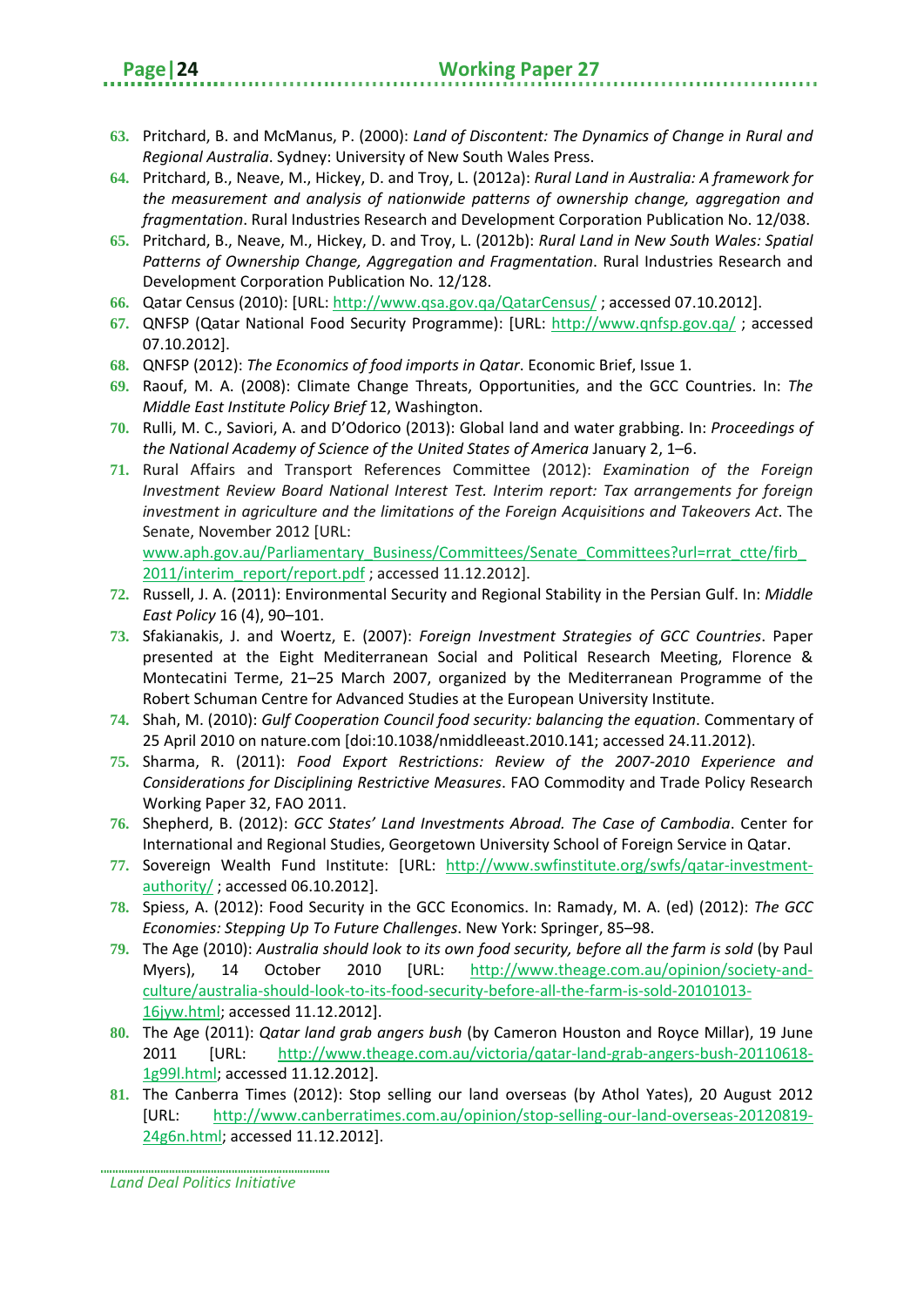- **82.** The Sunday Telegraph (2012): Australia is the great foreign-owned land as more NSW farms being sold overseas (by Jane Hansen), 26 February [URL: [http://www.dailytelegraph.com.au/news/sydney-news/australia-is-the-great-foreign-owned](http://www.dailytelegraph.com.au/news/sydney-news/australia-is-the-great-foreign-owned-land-as-more-nsw-farms-being-sold-overseas/story-e6freuzi-1226281573668)[land-as-more-nsw-farms-being-sold-overseas/story-e6freuzi-1226281573668;](http://www.dailytelegraph.com.au/news/sydney-news/australia-is-the-great-foreign-owned-land-as-more-nsw-farms-being-sold-overseas/story-e6freuzi-1226281573668) accessed 11.12.2012].
- **83.** The Sydney Morning Herald (2012): *Labor to introduce register for foreign ownership of land*, 23.10.2012 [URL: [http://www.smh.com.au/opinion/political-news/labor-to-introduce-register](http://www.smh.com.au/opinion/political-news/labor-to-introduce-register-for-foreign-ownership-of-land-20121023-282f6.html)[for-foreign-ownership-of-land-20121023-282f6.html](http://www.smh.com.au/opinion/political-news/labor-to-introduce-register-for-foreign-ownership-of-land-20121023-282f6.html) ; accessed 09.12.2012].
- **84.** The West (2008): *Minister backs Arab farm deals* (by Jodie Thomson and Kate Tarala), 16 December 2008 [URL:<http://farmlandgrab.org/2627> ; accessed 11.10.2012].
- **85.** Treasurer (2012): *Australia's Foreign Investment Policy*. January 2012 [URL: [www.firb.gov.au/content/\\_downloads/AFIP\\_Aug2012.pdf](http://www.firb.gov.au/content/_downloads/AFIP_Aug2012.pdf) ; accessed 13.12.2012].
- **86.** Woertz, E. (2010): *Gulf Food Security and Agricultural Cooperation with Africa*. Gulf Research Center Background Papers.
- **87.** Woertz, E. (2011): Arab Food, Water, and the Big Landgrab that Wasn't. In: *Brown Journal of World Affairs* 18 (1), 119–132.
- **88.** Woertz, E. (2013a): The global food crisis and the Gulf's quest for Africa's agricultural potential. In: Allan, J. A., Keulertz, M., Sojamo, S. and Warner, J. (eds) (2013): *Handbook of Land and Water Grabs in Africa: Foreign Direct Investment and Food and Water Security*. Abingdon: Routledge, 104–119.
- **89.** Woertz, E. (2013b): The Governance of Gulf Agro-Investments. In: *Globalizations* 10 (1), 87–104.
- **90.** Woertz, E., Pradhan, S., Biberovic, N. and Jingzhong, C. (2008b): *Potential for GCC Agro-Investments in Africa and Central Asia*. Gulf Research Center Report.
- **91.** Woertz, E., Pradhan, S., Biberovic, N. and Koch, C. (2008a): *Food inflation in the GCC Countries*. Gulf Research Center Report.
- **92.** World Bank (2012): [URL: <http://data.worldbank.org/indicator/AG.LND.ARBL.ZS/countries> ; accessed 27.11.2012].
- **93.** Xenophon, N. (2010): *Foreign Acquisitions Amendment (Agricultural Land) Bill 2010,* Second Reading, Speech, Wednesday, 24 November 2010.
- **94.** Zoomers, A. (2010): Globalisation and the foreignisation of space: seven processes driving the current global land grab. In: *The Journal of Peasant Studies* 37 (2), 429–447.
- **95.** Zurayk, R., Chaaban, J., and Sabra, A. (2011): Ensuring that potential Gulf farmland investments in developing countries are pro-poor and sustainable. In: *Food Security* 3 (1), 129–137.